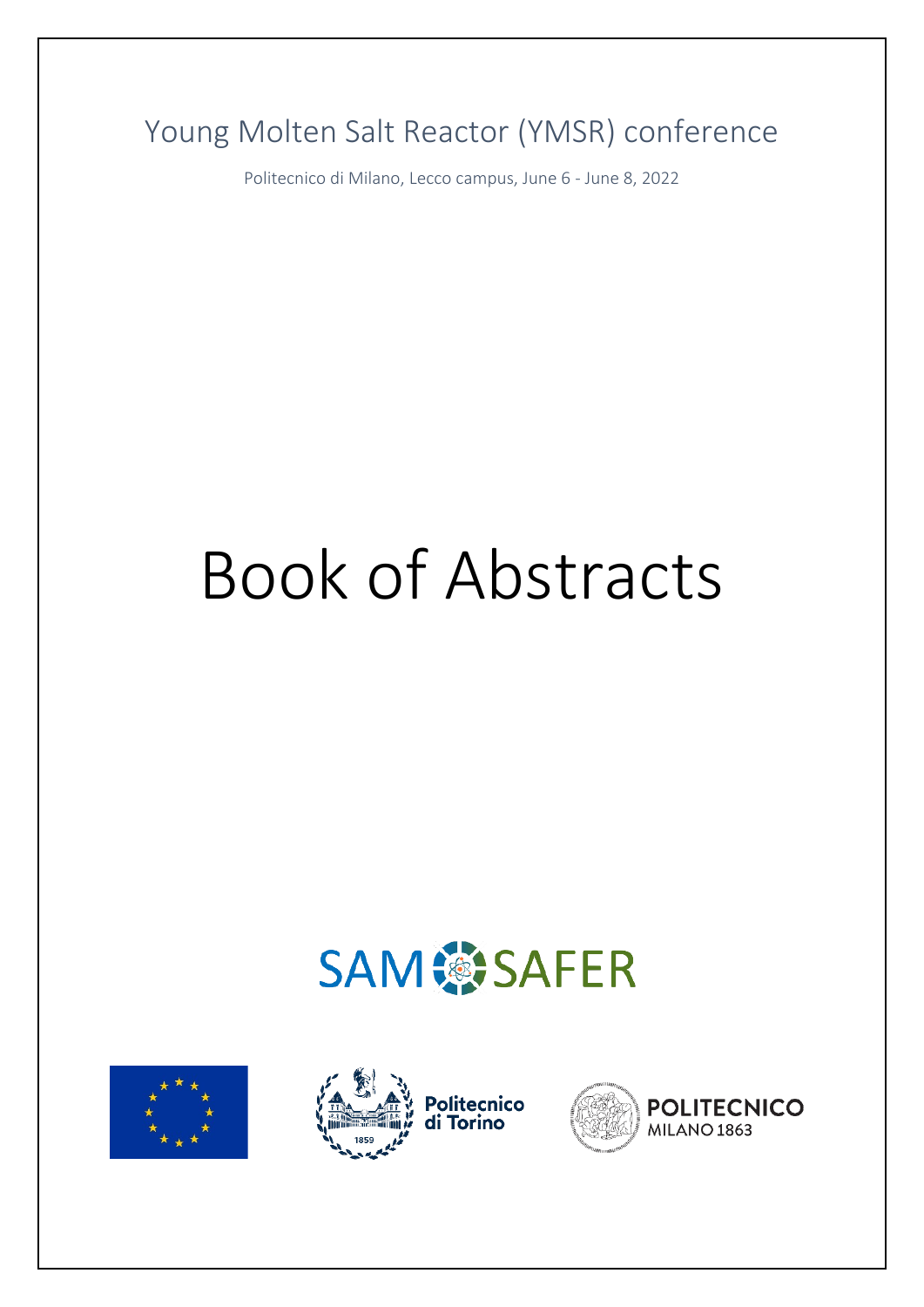The YMSR conference is organized by the SAMOSAFER project<sup>\*</sup>. SAMOSAFER is a European research project, funded by the European Commission, focusing on the development and demonstration of innovative safety barriers for a more controlled behaviour of Molten Salt Reactors during severe accidents.

A "young" conference is organized at the premises of Politecnico di Milano, in the city of Lecco - along the Como lake - in Italy, from June 6 th to June 8th, 2022. The conference is tailored to PhD students, PostDocs and young researchers interested to present and discuss their research on Molten Salt Reactors. During the conference, senior scientists from the SAMOSAFER project will provide feedback and transfer experience to the young people. In addition, students attending the SAMOSAFER online school will have the opportunity to present the capstone project assigned to them.

The topics of interest include, but are not limited to, neutronics, fuel cycle, thermal-hydraulics, multiphysics transient simulations, safety studies, operation and control and experimental facilities related to Molten Salt Reactor technology.

#### **Organising committee:**

**Sandra Dulla**, Politecnico di Torino **Karin van der Graaf**, Delft University of Technology, Project Manager SAMOSAFER project **Jan Leen Kloosterman**, Delft University of Technology, Coordinator SAMOSAFER

project

**Stefano Lorenzi**, Politecnico di Milano

\* This project has received funding from the Euratom research and training programme 2014-2018 under grant agreement n° 847527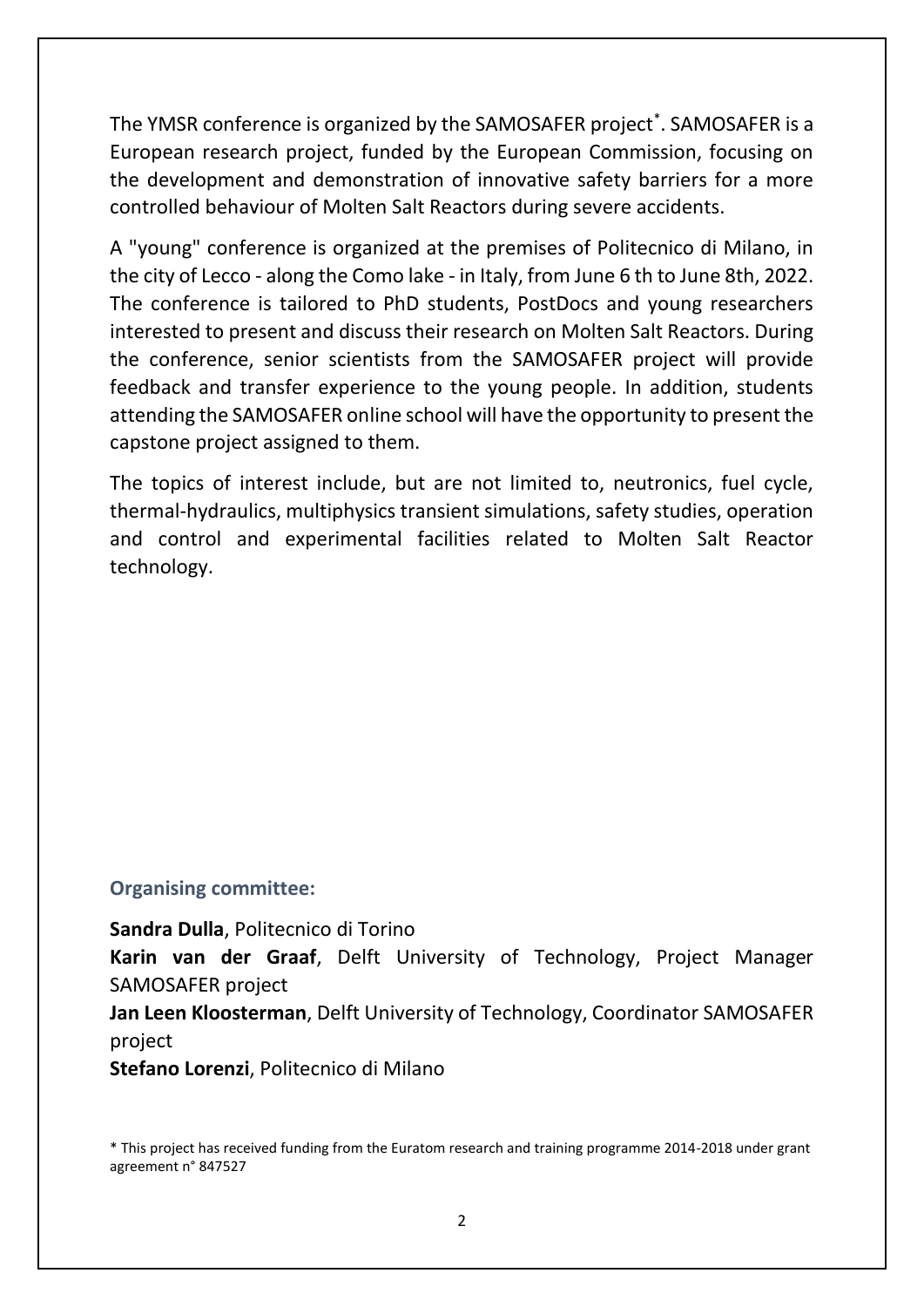#### **Summary**

| <b>Experimental studies 1</b>                 | p. 4  |
|-----------------------------------------------|-------|
| <b>Chemistry &amp; Materials</b>              | p. 8  |
| Thermal hydraulics 1                          | p. 12 |
| Multiphysics & Transient simulations          | p. 16 |
| <b>Neutronics 1</b>                           | p. 21 |
| Safety studies                                | p. 25 |
| Neutronics 2 & Capstone project               | p. 29 |
| Experimental studies 2 & Thermal hydraulics 2 | p. 33 |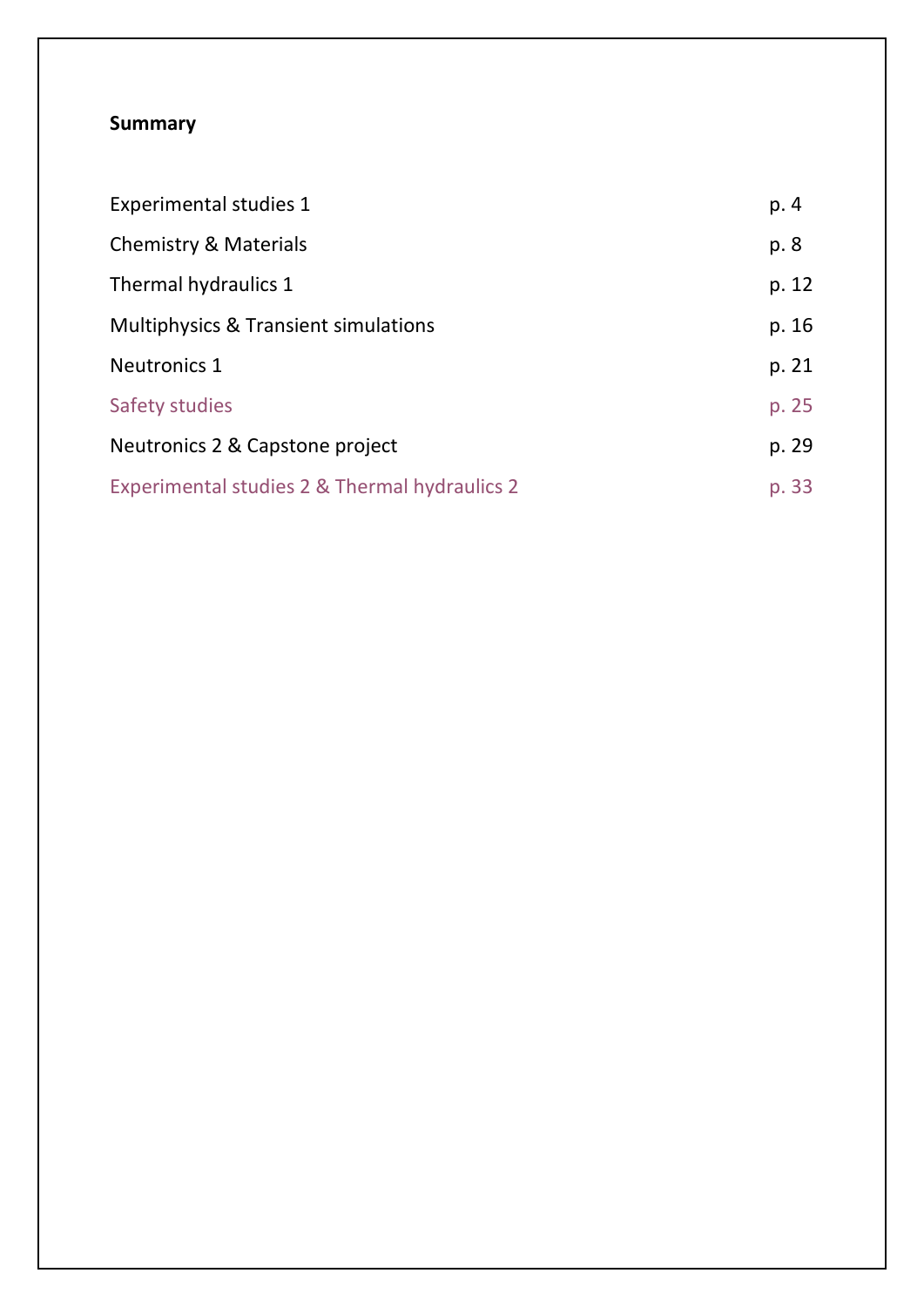## <span id="page-3-0"></span>Evaluation of NICKel-based Materials for MSR applications: ENICKMA irradiation project

*F. Naziris <sup>a</sup>\*, M. Laot <sup>a</sup> , VSM Pereira <sup>a</sup> , R. Hania <sup>a</sup>*

<sup>a</sup> Nuclear Research & consultancy Group (NRG), P.O. Box 25, 1755 ZG Petten, the Netherland

\* [naziris@nrg.eu](mailto:naziris@nrg.eu)

Abstract. The Molten Salt Reactor (MSR), as one of six generation IV reactors, exhibits great potential for future safe and economic use of nuclear energy and is gaining more and more attention worldwide. To support the research and development of the Molten Salt Reactor technology, a MSR research program has been established at NRG. The main objectives of this program are (i) the characterization of irradiated molten salt fuel, (ii) the investigation of interactions between fuel & structural materials and (iii) the assessment of the behaviour of structural materials candidates under MSR operating conditions.

Material selection and qualification is an important feature for the development of the MSR technology. Like other generation IV reactors, MSRs will operate under harsh conditions for structural materials: operating temperatures in the range of ~500-800 °C, exposure to corrosive environments and neutron irradiation. For MSR materials selection, it is essential that the mechanical properties and dimensional stability are retained under both operation and abnormal conditions.

Various present conceptual MSR designs consider the use of Ni-based alloys as MSR structural materials due to their excellent high-temperature properties and corrosion resistance. However, Ni-based alloys are known to be sensitive to thermal neutron irradiation due to the transmutation of Ni itself and of B, present in trace amounts, which result in the production of He, among other products. The presence of He in metallic structures is well-known for causing embrittlement and overall deterioration of mechanical properties. Since irradiation data of Ni-based alloys is limited, the ENICKMA irradiation project (Evaluation of NICKel-based Materials) was initiated as a part of the NRG's MSR research program. The aim of the experiment is to study material degradation behaviour under neutron irradiation and the underlying mechanisms of degradation. This project is financed by the Dutch government (Ministry of Economic Affairs) subsidized nuclear research program.

The present work provides an overview of the scope, planning and status of activities carried out within the ENICKMA irradiation project. In total, 100 tensile and fatigue specimens from 7 different materials (6 Ni-based alloys, 1 stainless steel) are currently under neutron irradiation for 9 cycles in the High-Flux Reactor in Petten, at a temperature range between 650-750 °C. The irradiation will be completed by the end of 2022. The total fluence received by the samples will be such to achieve a He-production of roughly 10 times more than experimental data published in recent sources. In parallel to the irradiation, annealing treatments at 650 ºC and 800 ºC, for durations of up to 9 months and 1 month, respectively, are performed, in order to improve the understanding of the interplay between thermal exposure and helium embrittlement. Mechanical tests such as tensile, low-cycle fatigue, tension stress relaxation and small punch testing, as well as microstructural analyses by means of optical microscopy, SEM and TEM are part of the ENICKMA testing scope. Tests will be performed on as-received, annealed and irradiated materials. Preliminary tensile testing results, obtained for specimens in the as-received and annealed at 800 ºC conditions are discussed.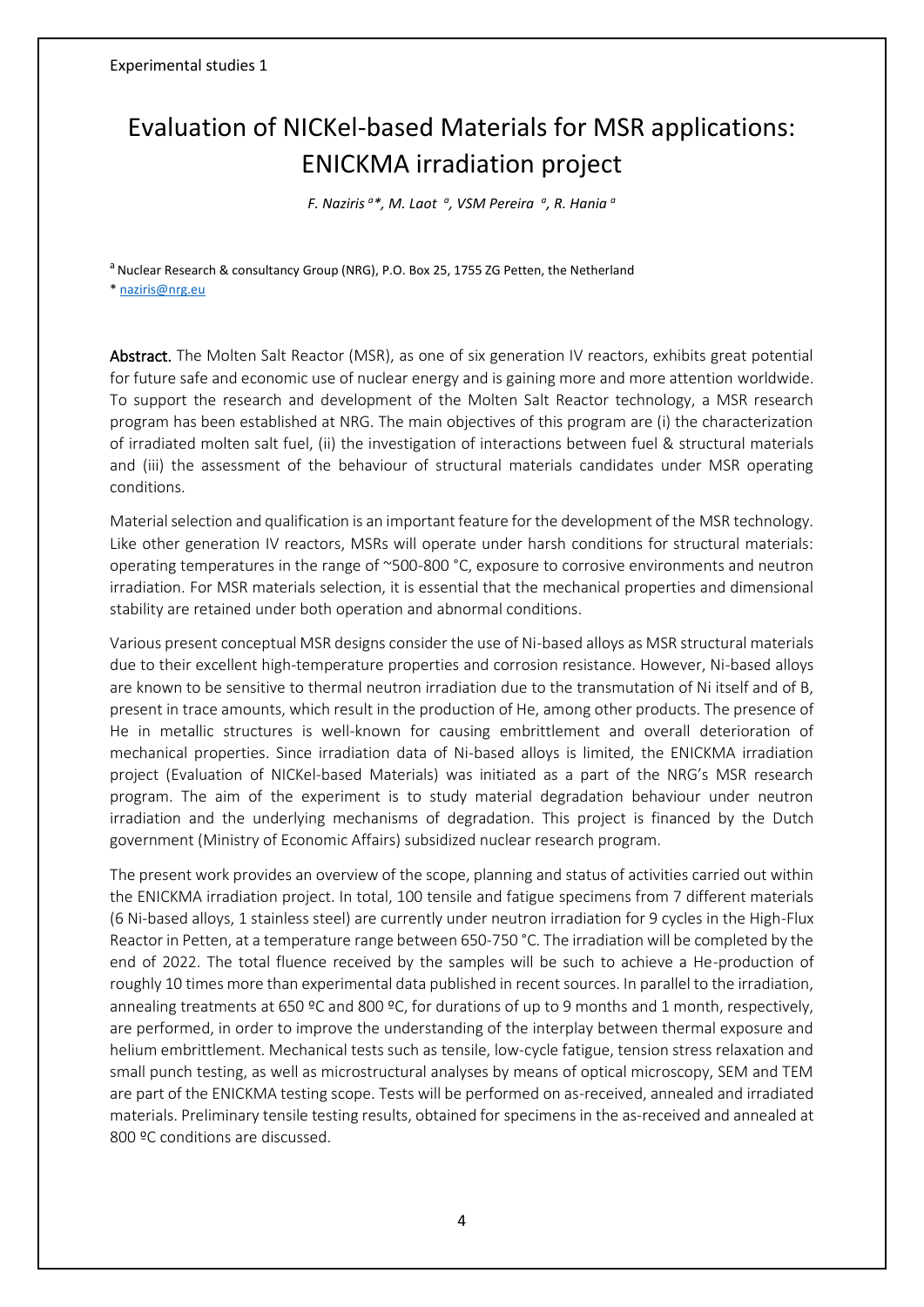## Experimental Investigation of Freezing Phenomena in Forced Convection Internal Flow

*B. Kaaks <sup>a</sup> , D. Lathouwers <sup>a</sup> , J.-L. Kloosterman <sup>a</sup> , M. Rohde <sup>a</sup>*

<sup>a</sup> Delft University of Technology

\* b.j.kaaks@tudelft.nl

Abstract. Melting and solidification of the fuel salt plays an important role in the design and safety of the Molten Salt Fast Reactor, such as the design of the freeze plug and the analysis of accident scenarios where the solidification of the salt might be a risk. An example of such an accident scenario is the sudden solidification inside the steam generator, which may lead to clogging and result in a dangerous situation. As such, there is the need to have a proper understanding of this phenomenon, and to improve the current numerical modelling capabilities for transient freezing, specifically in forced convection flows with a sudden wall-temperature drop. To do this, detailed and comprehensive experimental measurements of the transient growth of the ice-layer with well-defined boundary conditions are required.

However, while extensive experimental studies have been performed for melting under natural convection conditions, very limited experimental measurements have been performed for freezing under forced convection conditions. Moreover, most of these experimental studies, whilst presenting very interesting findings from a theoretical point of view, did not include precise measurements of the solid-liquid interface position nor of the velocity field and as such are ill-suited for numerical benchmarking purposes. To this end, this paper presents the ESPRESSO (Experiment for Re-melting and Salt Solidification) facility.

The ESPRESSO facility features a water tunnel capable of generating both laminar and turbulent flow fields. At the bottom wall of the test section, a cold-plate is located capable of reaching a minimum temperature of -20 PC from which the growth of the ice-layer will be initiated. The cold plate was custom designed and build in order to achieve the highest possible heat transfer from the fluid above into the cold plate in order to facilitate the growth of an ice-layer even for high flow rates. Moreover, the temperature distribution along the cold-plate is measured during operation, such that a more accurate representation of the experimental conditions may be included in future numerical validation campaigns. Apart from a description of the experimental facility and a future outlook, the present work will include measurements of the velocity field and transient development of the solid-liquid interface in laminar flow using planar PIV (particle image velocimetry), as well as a comparison of these measurements with theoretical predictions from literature. As such, this paper aims towards the generation of a more comprehensive, precise and reproducible experimental database for the transient growth of an ice-layer in forced convection flow, suitable for numerical validation studies.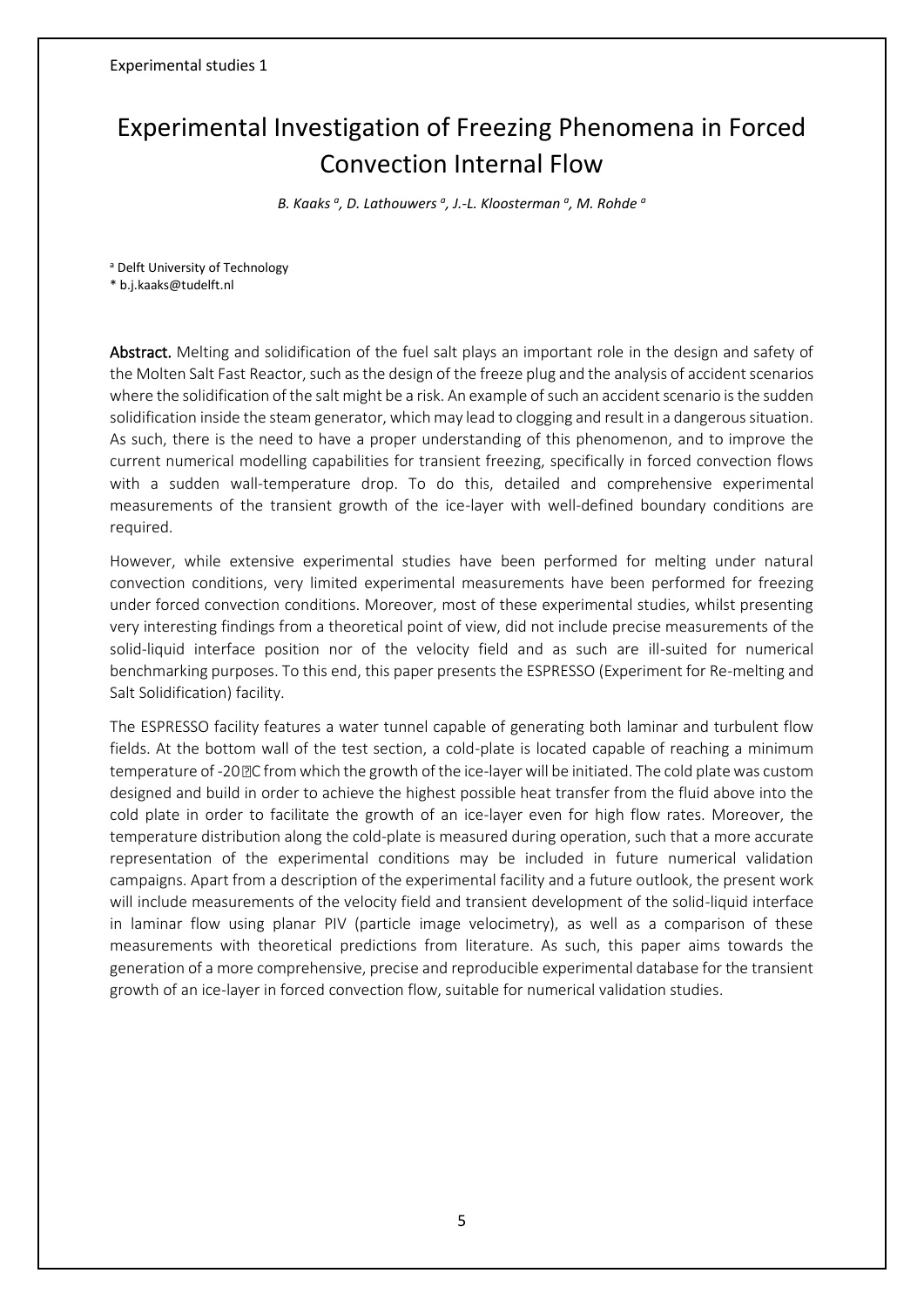## Density and thermal-conductivity measurements on chlorides for molten salt reactor technology

M. Fucina  $^b*$ , E. Capelli  $^c$ , O. Beneš  $^c$ , P. Souček  $^a$ , A. Cambriani  $^a$ , D. Staicu  $^a$ , O. Tougait  $^b$ , R.J.M. Konings  $^a$ 

a European Commission, Joint Research Centre (JRC), Karlsruhe, Germany

<sup>b</sup> Univ. Lille, CNRS, UMR 8181 - UCCS - Unité de Catalyse et Chimie du Solide, F-59000, Lille, France

<sup>c</sup> Orano, 92320, Châtillon, France

\* [meghann.fucina@univ-lille.fr,](mailto:meghann.fucina@univ-lille.fr) [meghann.fucina@ext.ec.europa.eu](mailto:meghann.fucina@ext.ec.europa.eu)

Abstract. Future applications of nuclear energy will strongly benefit from the closure of the fuel cycle, reducing the natural resource needs andthe amount of the generated radioactive waste to be disposed. Although plutonium from used UOx fuels can be recycled as mixed oxide fuel (MOx), as it is currently done for the EDF fleet of reactors, significant improvement in fissionning all the Pu isotopes and minor actinides can be achieved with the introduction of fast-spectrum advanced reactor systems. A molten salt reactor (MSR) using chloride salts is a very promising advanced reactor system aiming to reuse and valorise plutonium from the spent fuel and other sources. Chloride salts are often retained for the fast spectrum concepts, as they provide harder neutron spectra and higher solubility of actinides. For the design and safety assessment of this reactor, the knowledge of thermodynamic and thermo-physical properties of actinide chlorides and their mixtures is required. However, few experimental data on the characteristic of potential fuel salts are available.

This work focuses on the optimization of techniques to determine some thermophysical data of molten chloride salts selected as the MSR fuel salt candidates, such as density and thermal conductivity.

As the main goal is to perform measurements on PuCl3 -containing molten salt mixtures, the applied techniques have to comply with several constraints, such as high temperature and volatility of molten salt samples, reduced amount of the material and the need to work in a glove box with inert atmosphere with very low O2 and H2O concentrations.

Techniques for measurement of density and thermal conductivity in plutonium containing molten chloride salts are currently in the final testing phase and the progress will be presented. For the density measurement, a set-up based on the Archimedean principle was recently developed at JRC. In this paper, measurements were carried out to optimize and validate the method on several inactive salt mixtures, including CeCl3 and NaCl-CeCl3 as a simulant to PuCl3. The measurement method was successfully demonstrated paving the way of the experimental set-up towards the installation in an active glove box.

Thermal conductivity measurement are carried out using laser flash techniques in gas-tight crucibles that were specially designed for this purpose. Inactive quenched salts such as FLiNaK, LiCl-KCl and MgCl2-KCl were enclosed in those crucibles. X-Ray measurements at room temperature were accomplished to analyse the behaviour of the salt in the closed crucible. The purpose is to identify and avoid the presence of void zones in the salt, which has been found as key to achieve reliable thermal conductivity measurements.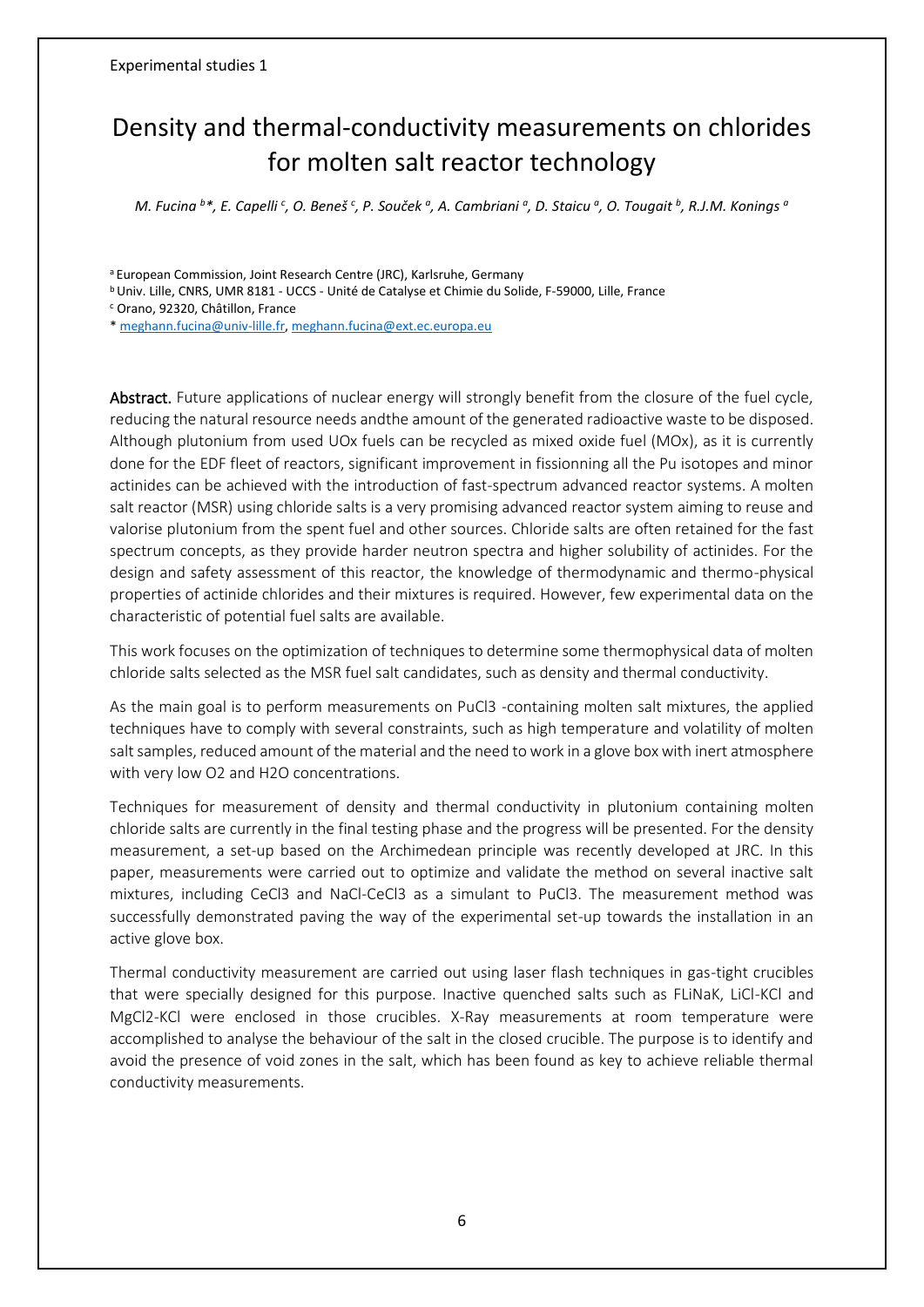## Round Robin 1.0 on Chemical and Thermal Property Characterization of Molten Salts

*Sara Mastromarino <sup>a</sup>\*, Christian Sclafani <sup>a</sup> , Raluca O. Scarlat <sup>a</sup> , Jake McMurray <sup>b</sup> , Theodore Besmann <sup>c</sup>*

<sup>a</sup>University of California –Berkeley, 2521 Hearst Av., Berkeley, 94709,

<sup>b</sup> Oak Ridge National Laboratory, Oak Ridge, TN 37831, United States

<sup>c</sup> University of South Carolina, Columbia, South Carolina 29208, United States

[\\* mastromarino@berkeley.edu](mailto:mastromarino@berkeley.edu)

.

Abstract. Under the informal umbrella of the Molten Salt Thermal Properties Working Group (MSTPWG), Oak Ridge National Laboratory (ORNL), UC Berkeley, and the University of South Carolina organized a Round Robin on Chemical and Thermal Property Characterization of Molten Salts. Properties of two salt mixtures (FLiNaK and ~50% NaCl-KCl) were measured by different groups using a diversity of methods and instruments. The results for each property were inter-compared to understand the ability to reproduce measurements, the appropriateness and limitations of each technique, and the possible sources of error.

The goals of this round robin exercise were: (1) development of standard procedures, (2) generation of calibration standards and standard materials for working with molten salts, (3) generation of verified properties (for FLiNaK and NaCl-KCl), (4) quantification of error, identifying the sources of error, demonstrating the reproducibility, identifying the limitation of the measurement techniques and (5) sharing of best practices across the experimental groups in the performance of these measurements.

The round robin focused on creating a research community within which best practices can be shared. Blind-blind peer review of procedures were facilitated by the organizers. A total of 22 organizations, from 7 countries, collaborating in this round robin effort have collaborated to the Round Robin.

ORNL provided 100 g batches of purified FLiNaK and purified NaCl-KCl that were stored and distributed by UC Berkeley. The participants were provided of an identification number by UC Berkeley allowing for the open distribution of measurement results, without identifying the institution where the work was performed. The results of the round robin testing were statistically analyzed by the organizers of the round robin.

The results of the Round Robin measurement of density, elemental analysis, melting point, viscosity, and thermal diffusivity will be presented, and a discussion of variability and error analysis and error reporting will be provided.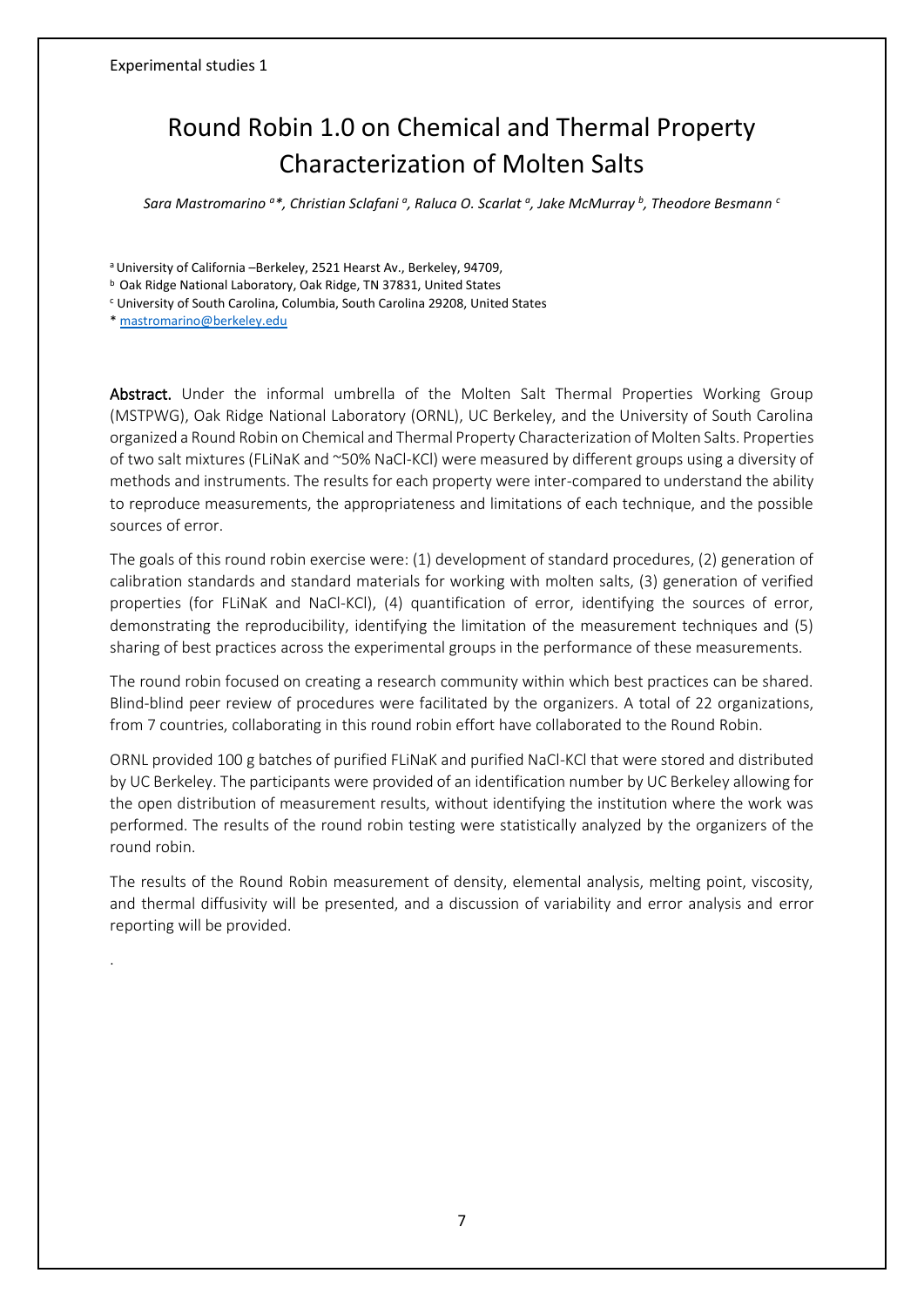Chemistry & Materials

## <span id="page-7-0"></span>Acid/Base Behavior and Buffering Capacity in Molten Fluoride **Salts**

*H. Williams <sup>a</sup>\*, R. Scarlat <sup>a</sup>*

<sup>a</sup> University of California – Berkeley

[\\* haley\\_williams@berkeley.edu](mailto:haley_williams@berkeley.edu)

Abstract. The concept of solvoacidity (acid-base characterization based on the Lewis definition of acids) has been used to systematically describe molten salts and characterize properties across solvent compositions. Fluoroacidity (pF), a measure of the activity of dissociated F- anions which is relevant to molten fluoride salts, is a composition-dependent metric which may be useful in understanding corrosion in molten salt systems. Experience from the MSRE led to the hypothesis that more fluorobasic salts with a higher activity of F- have a greater capacity to stabilize corrosion products by solvation in the solvent and are therefore more corrosive. More recently, modeling results from our collaborators at UC Berkeley have shown that chromium in various oxidation states can incorporate into the polymer network of the melt, so a higher activity of F- is not necessary for solvation of corrosion products. Solvation of chromium may take place by both dissociated fluorides (dsF) and by oligomers. The dominant solvation mechanism was found to depend on the oxidation state of chromium. Cr2+ is approximately equally solvated by dsF and oligomers, whereas Cr3+ is predominantly solvated by dsF. Experimental studies of chromium diffusivity in molten fluoride salts of various fluoroacidities are underway to examine the effect of fluoroacidity on corrosion product behavior. Studies will attempt to validate the simulation results, giving evidence of the differences in behavior of the Cr2+ and Cr3+ oxidation states of chromium in solvents of differing pF.

Within the analysis of the simulation study, we have also introduced the concept of acid-base buffering capacity in molten fluoride salts. From the simulation study, we found that characterizing pF simply by the count (or more accurately, the activity) of dsF leads to different conclusions than characterization of pF by the presence of conjugate acids in the melt—bridging fluorines (which indicate oligomeric behavior) and under-coordinated cation centers. Acidity contributions can come from both bridging fluorines and under-coordinated cations, and one contributor might dominate depending on the melt composition. When chromium is oxidized and solvated in a melt, it can be solvated by dsF or by oligomers, resulting in either an increase in under-coordinated cation centers, or an increase in bridging fluorides. If a melt has a high concentration of bridging fluorines or has cation centers amenable to under-coordination, the melt will have the capacity to produce dsF in response to the consumption of dsF by solvation of a Cr cation. This we call acid-base buffering capacity. Buffering capacity is a function of the degree of polymerization and the strength of association of ions in a melt. This theory can help us understand how salt structure changes when corrosion products are present, aiding in fundamental understanding of corrosion in molten fluoride salts. This presentation will include a discussion of the theory of acid-base buffering capacity with molten fluorides, along with experimental results from chromium diffusivity studies in melts of varying pF.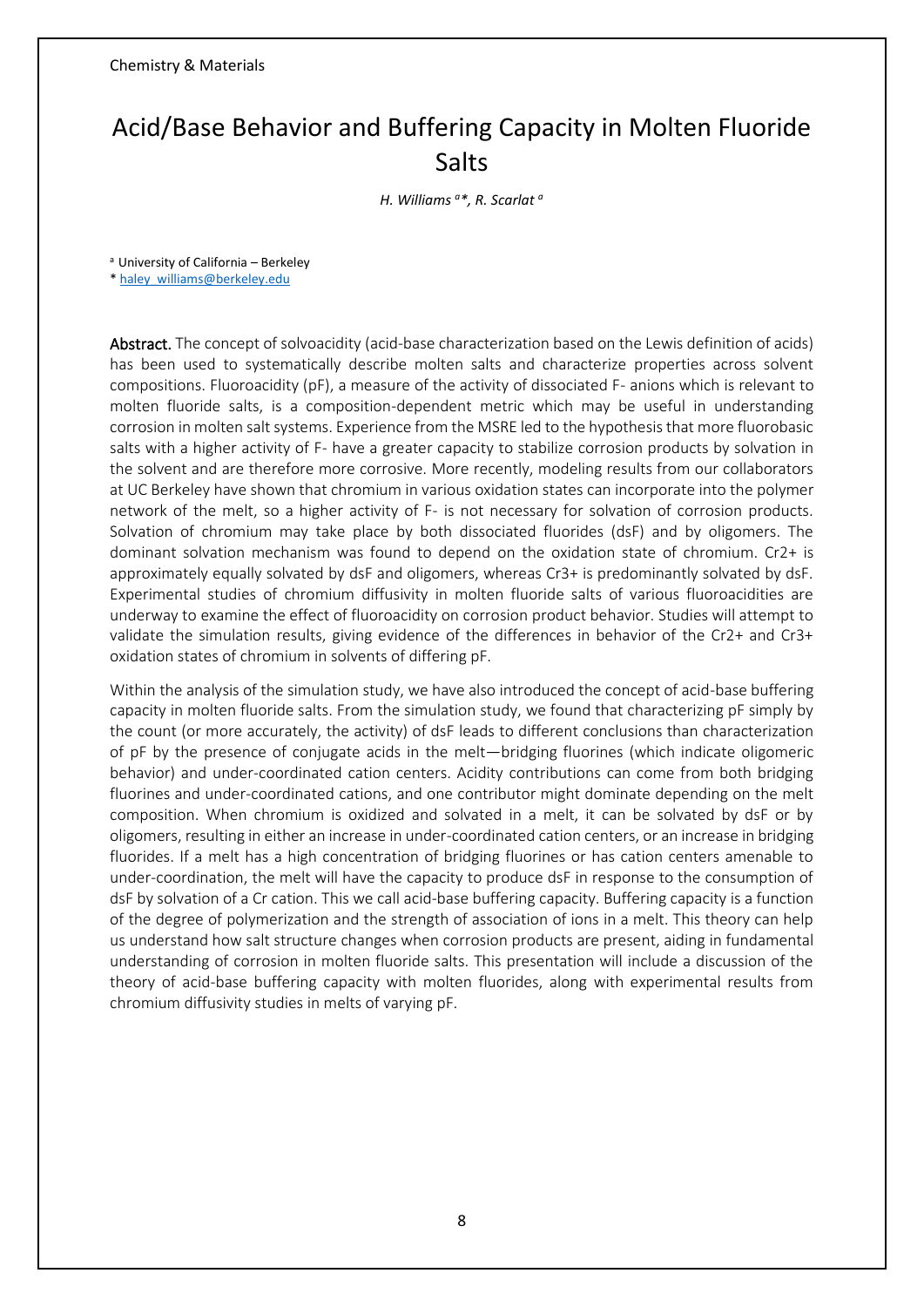## Thermodynamic assessments of the LiF-ZrF4-BaF2, NaF-ZrF4- BaF2, KF-ZrF4-BaF2 systems

*T. Dumaire <sup>a</sup>\*, L. Groot <sup>a</sup> , J. A. Ocàdiz-Flores <sup>a</sup> , R. J. M. Konings a,b, A. L. Smith <sup>a</sup>*

a Delft University of Technology, Faculty of Applied Sciences, Radiation Science & Technology Department, Mekelweg 15, 2629 JB, Delft, The Netherlands

**b European Commission, Joint Research Centre (JRC), Karlsruhe, Germany** 

[\\* t.dumaire@tudelft.nl](mailto:t.dumaire@tudelft.nl)

Abstract. In the framework of the safety assessment of Molten Salt Reactor designs, understanding and modeling of the thermal stability and retention capability of the fuel salt solution is a key point for the operability and licensing of this technology. The behavior of different fission products in solution with the carrier salt needs to be described in detail to anticipate dispersion of volatile elements to the environment in an accidental scenario, or parasitic compounds that could precipitate and neutron poisoning reactions which could affect the long-term operation in an active reactor.

Barium and zirconium have been described as some of the most abundant fission products of the uranium fueled reactors. Even if they are both considered as short-lived radionuclides (with the notable exception of the isotope 93Zr, half-life: 1.5 million years), the high potential of precipitation as multicomponent systems has been observed in the literature and current the generation of Light Water Reactor. The fluoride fuels investigated for the Molten Salt Reactors, with the references LiF-ThF4-UF4, NaF-ThF4-UF4 and KF-ThF4-UF4, present particularly oxidative conditions and the behavior of the fission product has to be predicted. In this work, the most stable fluorides salts of the two fission products, respectively BaF2 and ZrF4, have been thermodynamically described in equilibrium with LiF, NaF and KF by CALculation PHAse Diagram (CALPHAD) combining experimental studies by calorimetry and X-Ray diffraction with modeling. The thermodynamic assessments of the LiF-ZrF4-BaF2, NaF-ZrF4-BaF2, KF-ZrF4-BaF2 systems have been established using the modified quasi-chemical model in the quadruplet approximation. These systems have to be considered in the safety assessment of the fluorides fueled Molten Salt Reactors.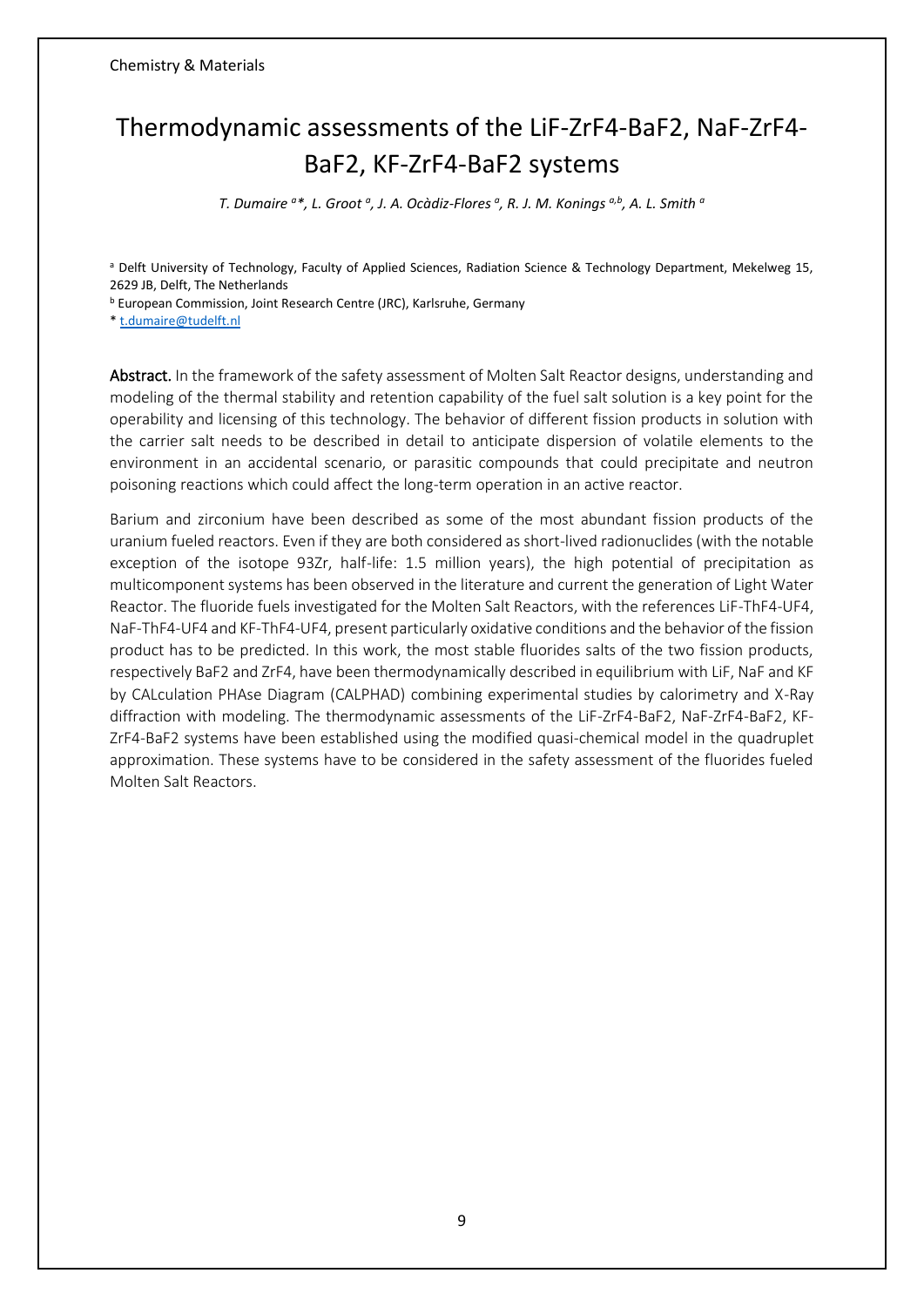## Thermodynamic assessment of the corrosion products between molten salts and reactor structural materials.

V. Tiwari <sup>a\*</sup>, C. Gueneau <sup>a</sup>, S. Chatain <sup>a</sup>, B. Sundman <sup>a</sup>, N. Dupin <sup>a</sup>, C. Venard <sup>a</sup>, J. Martinet <sup>a</sup>

<sup>a</sup> CEA Cadarache, DEN, DEC, F-13108 Saint-Paul-lez-Durance, France

[\\* vaishnvi.tiwari@cea.fr](mailto:vaishnvi.tiwari@cea.fr)

Abstract. Within the framework of Generation IV Nuclear Reactors, the Molten Salt Reactor (MSR) design allows the nuclear fuel (dissolved in a molten salt) to circulate inside the reactor core and the primary heat exchanger units. This implies that the radioactive fission products (which may exist in different physical states) also circulate in the primary circuit and can interact with the internal structural material, here steels (Fe,Ni,Cr). The knowledge of the corrosion products on molten salt behavior is important for the evaluation of MSR performance. In this context, phase diagrams are essential to understand the effect of changing composition, pressure and temperature conditions on the material behavior. For complex multicomponent systems such as in MSRs, the CALPHAD method (CALculation of PHAse Diagram) is a reliable approach for modelling the thermodynamic properties and phase diagrams of this system.

The present work aims at the development of a CALPHAD database for predicting the thermodynamic properties of the corrosion products which may form between the molten salt and the structural materials. The Modified Quasichemical Model is used to describe the Gibbs energy of the liquid phase. For this work, the reference fuel is composed of molten chloride salt of (NaCl+MgCl2) and (PuCl3+AmCl3). Thermodynamic models already exist for the system NaCl-MgCl2-FeCl2-NiCl2, which reproduce well the available experimental results. However, there is no model and very less or no experimental data available on the corrosion interaction of the salt with Cr.

This work describes the current state-of-the-art on the thermodynamic database for molten salt-steel component interactions. The thermodynamic assessment of the pseudo-binary systems of NaCl-CrCl2, NaCl-CrCl3 and FeCl2-CrCl2 will be presented. To encounter the lack of thermodynamic data, ab-initio calculations coupled with a quasi-harmonic approach were performed to estimate the data for the intermediate solid compounds for NaCl-CrCl2 and NaCl-CrCL3 binary systems. The comparison between the calculated phase diagrams and the available experimental thermodynamic data is presented. A good agreement is obtained. Utilization of this database in the CEA code "MOSARELA" to perform thermodynamic calculations for molten salt is also discussed.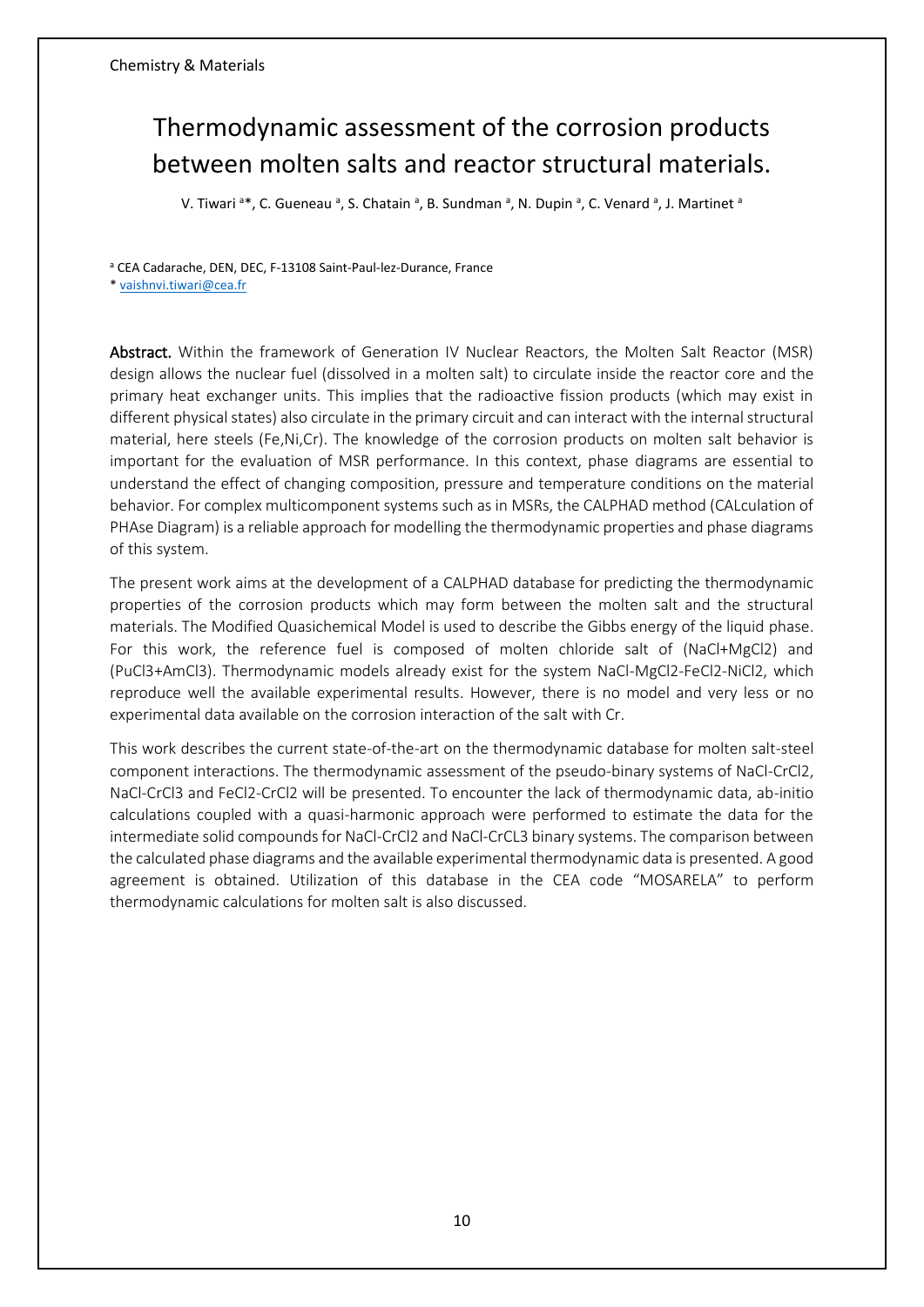## Towards the definition of Hastelloy N properties catalogue for the preliminary design of MSFR primary confinement

*D. Pizzocri <sup>a</sup>\**

a Politecnico di Milano, Dipartimento di Energia, Nuclear Reactor Group, Via La Masa 34, 20156 Milano [\\* davide.pizzocri@polimi.it](mailto:davide.pizzocri@polimi.it)

Abstract. The confinement of the molten salt fast reactor core region needs to withstand a harsh environment: high temperatures and high temperature gradients, high impinging fast neutron flux resulting high fast fluence and high dpa, corrosive environment. Experience with the molten salt reactor technology narrowed down the material selection for this key component to nickel-based alloys, i.e., Hastelloy. Nevertheless, the operational conditions envisaged in the molten fast reactor require the revision and extension of available correlations for the thermophysical and thermomechanical properties of such materials, and of their behavioral models as well (e.g., void swelling and creep under irradiation). In this work we thus focus on the critical review of material properties and behavioral models for Hastelloy N (which has been identified among the most promising material candidates), with the twofold goal of setting up a preliminary material properties catalogue for design purpose and of identifying gaps in available knowledge, to be filled by future experimental works and/or conservative design assumptions.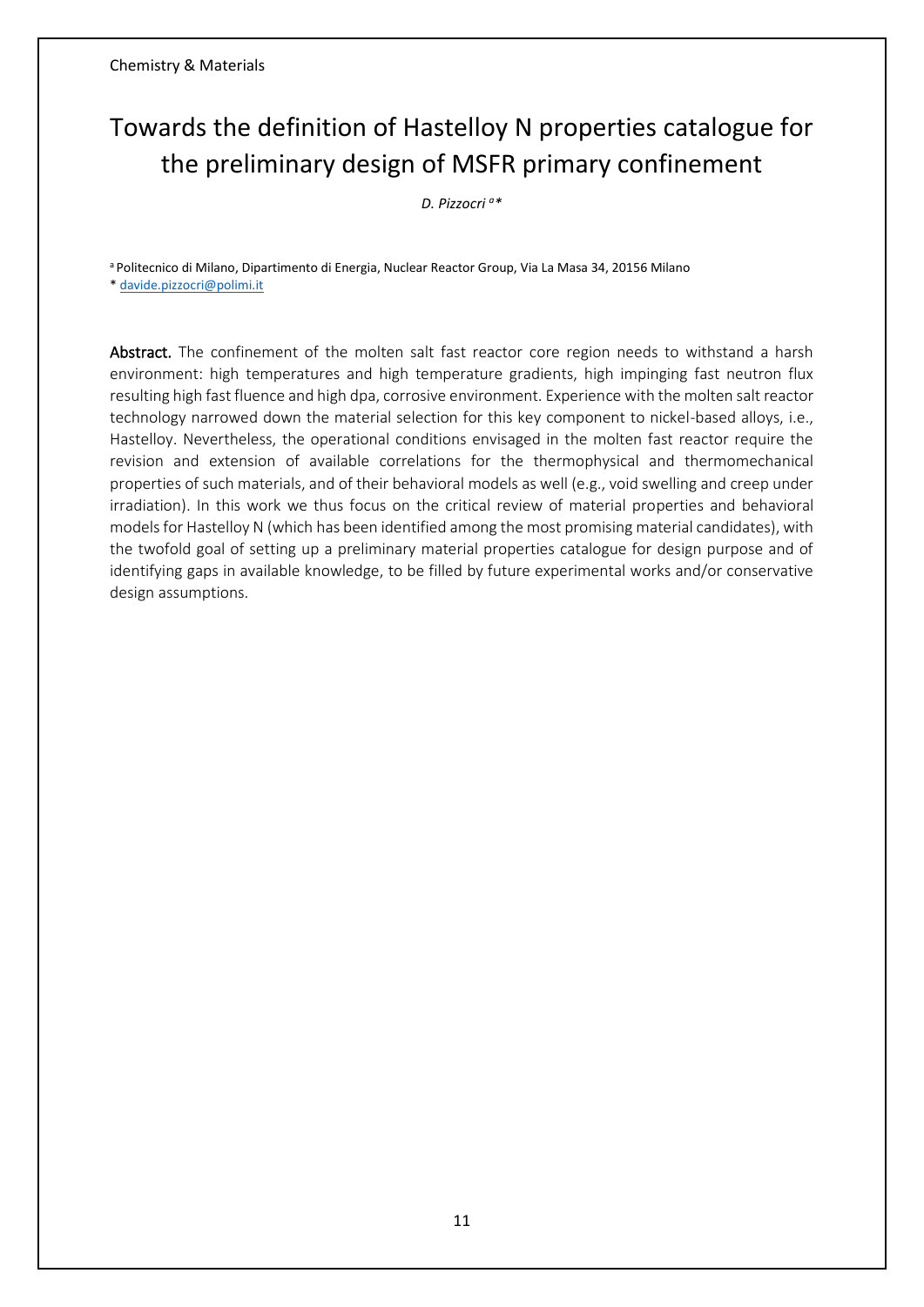#### <span id="page-11-0"></span>Thermal hydraulics 1

#### CFD simulations of the Molten Salt Fast Reactor

*F. Martin <sup>a</sup>\**

<sup>a</sup> CEA Cadarache, DEN, DEC, F-13108 Saint-Paul-lez-Durance, France [\\* francois.martin2@cea.fr](mailto:francois.martin2@cea.fr)

Abstract. The Molten Salt Fast Reactor (MSFR) is a fast-spectrum molten salt reactor (MSR) concept, where the fuel salt flows freely through a quasi-cylindrical core (two meters high and two meters in diameter), instead of circulating through pipes like in the historical MSRs. This reactor presents several specificities compared to solid fuel reactors, in particular: the strong density feedback depending on the turbulent, chaotic, temperature field in the core; the turbulent transport of the delayed neutron precursors through the core. These two aspects require the use of coupled thermal-hydraulics / neutronics tools to model the MSFR core.

In the Commissariat aux Energies Atomique et Alternatives (CEA), a coupled tool combining the deterministic neutronics code APOLLO3 ® and the CFD code TrioCFD is used. This coupled tool was first used to model a two-dimensional simplified study, used as a benchmark between SAMOSAFER partners. The code is also used for the modelling of the first molten salt reactor built, the Aircraft Reactor Experiment, in order to reproduce some of the historical experiments made in the reactor. The modelling of the MSFR, for which several coupled simulations were already performed on different codes, appears to be the next logical step for the validation of the coupled tool.

In a first stage, several thermal-hydraulics studies of the steady-state MSFR flow were performed, using TrioCFD. The thermal power distribution was taken from a Monte Carlo calculation. The Reynolds number of the steady-state flow in the MSFR being approximately one million, Reynolds Averaged Navier Stokes (RANS) models as well as Large Eddy Simulations (LES) were performed. Different geometries were considered, from one sixteenth of the core to the full core.

Our RANS model was compared to steady-state simulations realised by other SAMOSAFER partners. The RANS model showed almost no sensitivity to the geometry considered, the results for one sixteenth being very similar to the full core results. The RANS simulations were also used to determine several turbulent parameters (Taylor microscale), in order to optimize the meshing for the Large Eddy Simulations. The Reynolds number being very high, a fine mesh is required to compute directly at least 80% of the turbulent kinetic energy in the LES modelling. Furthermore, the LES simulations are very sensitive to the geometry used, requiring to perform full core simulations in order to correctly model the eddies in the centre of the core. These two aspects contribute to the high computational cost of the Large Eddy Simulations. They are nonetheless necessary, comparisons between Large Eddy Simulations and RANS simulations having revealed important differences in the mean velocity field. These simulations also revealed a very turbulent instantaneous velocity field with several recirculation zones, leading to early estimations of the power and temperature instabilities in the MSFR core.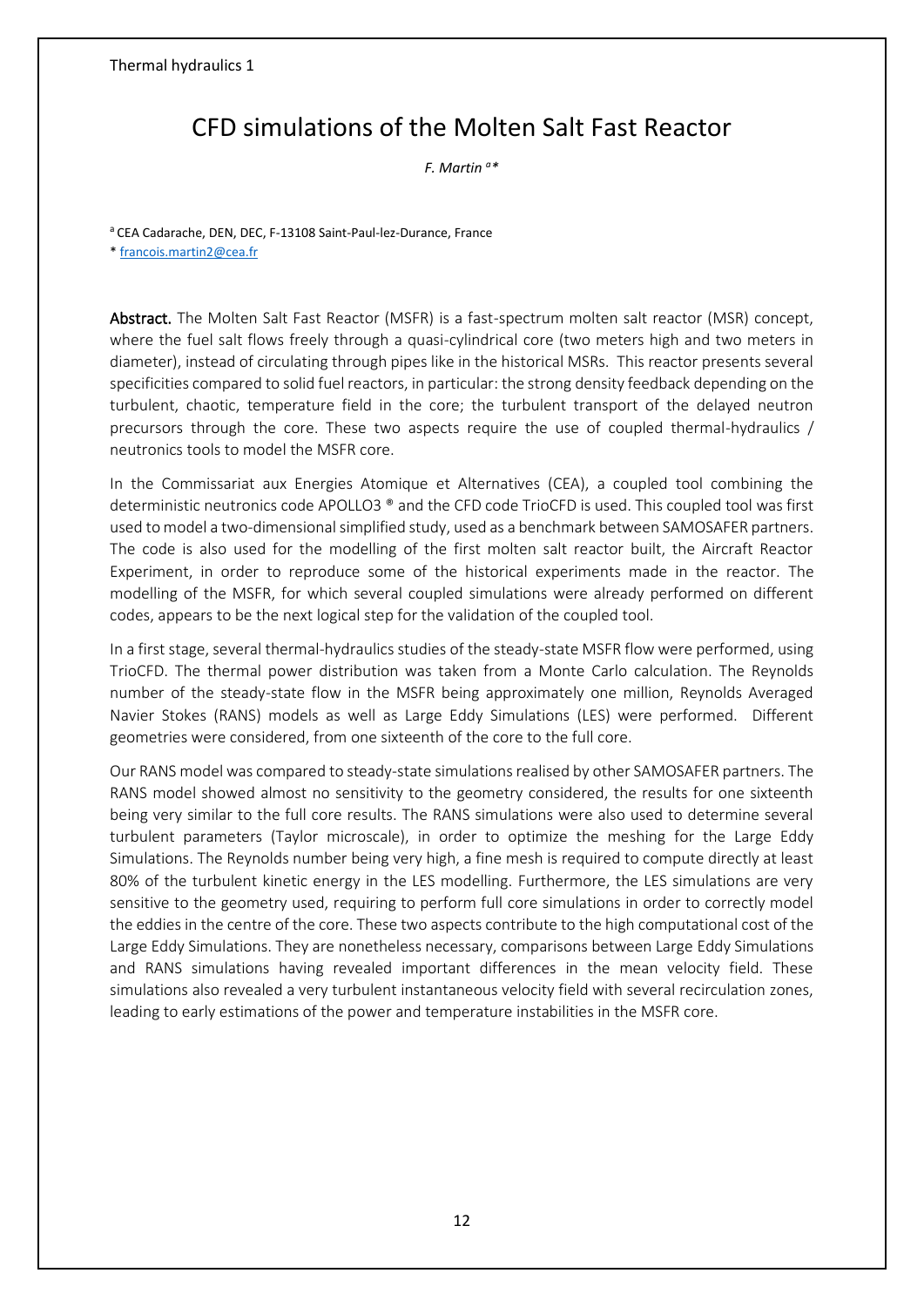## Hybrid Data Assimilation methods: application to the DYNASTY experimental facility

*Stefano Riva <sup>a</sup> , Antonio Cammi a,* <sup>∗</sup> *, Carolina Introini <sup>a</sup> , Stefano Lorenzi <sup>a</sup>*

a Politecnico di Milano, Department of Energy, Via Lambruschini, 4, 20156 Milan, Italy

\* [antonio.cammi@polimi.it](mailto:antonio.cammi@polimi.it)

Abstract. Theoretical modelling through Partial Differential Equations is a widespread tool for designing and optimizing engineering systems. However, the main limitation of this approach is the associated computational cost of the numerical solution, which prevents quick repetitive solving, for instance, necessary in control applications. Moreover, mathematical models have limitations related to the hypothesis used to derive the model and the uncertainty of the parameters (e.g., heat transfer coefficient at the boundary, nuclear cross sections or material properties).

Nuclear reactors are complex engineering systems which must satisfy tight criteria to operate, and it is necessary to have an accurate estimation of each characterizing quantity of the system, like temperature, power, neutron flux or coolant velocity. Generation IV nuclear reactors usually have a hostile environment due to high temperature, radiation, or corrosion issues, and it is not simple to measure every physical field. In particular, Molten Salt Reactors (MSR) cannot include in-core measurements, and only the boundary is available to place sensors due to the fluid nature of the fuel. Moreover, some fields cannot be easily measured, making a data assimilation process not feasible. However, thanks to the strong coupling of the system, the measured quantities may give an inkling about non-measurable ones. Therefore, it is legitimate to investigate the possibility of getting, for instance, some information on the coolant velocity or the reactor power from the temperature (easier to be measured).

Since the estimation of the physical fields is a crucial part of the safety of nuclear plants, there is a need to provide suitable tools with an efficient and accurate procedure. These requirements are satisfied by Hybrid Data Assimilation (HDA) methods, which integrate Reduced-Order Modelling techniques into a Data Assimilation framework. This integration leads to reduced solution time, the accuracy of the models kept to the desired level and the possibility of using the experimental data as an update to the a priori prediction of the model. These techniques look very promising, and in literature, there are several works concerning their application to simple numerical cases, showing outstanding results. Therefore, they are mature enough to be tested on actual complex facilities and validated with experimental data. This work aims at being the first step in a deep validation phase to assess their efficiency and reliability. In particular, this work considers three techniques: the Generalized Empirical Interpolation Method (GEIM), the Parametrized-Background Data-Weak (PBDW) formulation and an algorithm for Indirect Reconstruction (IR) of fields. The selected test case is DYNASTY (DYnamics of NAtural circulation for molten SalT internallY heated), an experimental facility for studying natural circulation built at Politecnico di Milano, considering, for the time being, only synthetic data (the results are preliminary only). Nevertheless, they show the potentiality of the methods, even for complex systems. It is a matter of future developments to use experimental data to assess the efficiency and reliability of the HDA techniques.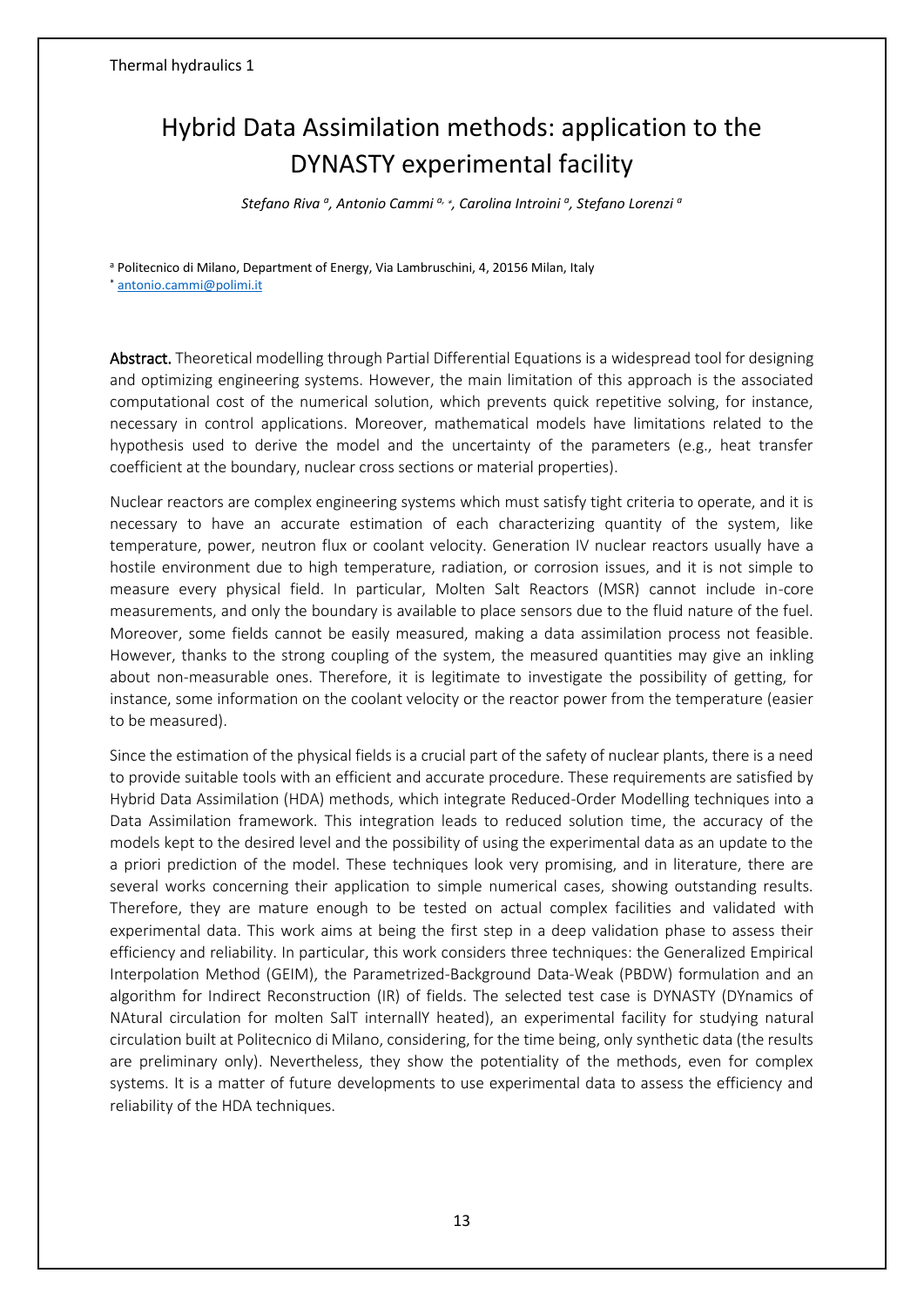## Normal and abnormal states investigation of molten salt experimental loop using CFD

Michal Cihlář<sup>1,2,\*</sup>, Pavel Zácha<sup>1</sup>, Jan Uhlíř<sup>2</sup>, Martin Mareček <sup>2</sup>, Václav Dostál <sup>1</sup>, Jan Prehradný <sup>1,2</sup>

<sup>1</sup>Czech Technical University in Prague, Department of Energy Engineering FME <sup>2</sup>Research Cetre Řež \*[michal.cihlar@cvrez.cz,](mailto:*michal.cihlar@cvrez.cz) [michal.cihlar@cvut.cz](mailto:michal.cihlar@cvut.cz)

Abstract. Experimental Molten FLiBe Salt Loop (MSL) in the Research Centre Řež, Czech Republic, is currently undergoing a renovation. This experimental molten salt loop was designed for construction material development, components development and testing, and corrosion tests.

The MSL renovation is based on the risk-based design approach. Important part of this approach is to reliably define working and critical conditions of the MSL. To investigate and consequently to define those working and critical conditions of the MSL computational fluid dynamics simulations are used. In the chosen software – ANSYS Fluent – a model of MSL has been prepared. The quality of this model was checked, and sensitivity analysis for mesh quality was performed. Moreover, another sensitivity analysis was done for heat transfer coefficient between insulation and air.

A number of different normal and abnormal states were identified including, but not limited to the following: startup (MSL filling before the experiment), regular operation with natural circulation, regular operation with forced circulation, regular shutdown (MSL draining after the experiment), abnormal shutdown, heating cutoff without draining, and insulation failure during operation.

From this list of working and critical conditions several of them was chosen, investigated, and described. For example, for the regular operation with natural circulation of molten FLiBe in the MSL an optimal heating distribution on the heating segments was found in order to achieve maximal mass flow rate through the loop while obeying all the limitations. As well as for the regular operation with natural circulation, the investigation of the regular operation with forced circulation was performed. For several flow rates, a heating distribution on the heating segments with minimal differences between hottest and coldest place of the MSL were found.

One of the abnormal states investigated was the heating cutoff without draining. From that investigation, a place where molten FLiBe salt would start to freeze as first was identified and time when it would start to happen was measured.

The results of these investigation will be used for the risk-based design of the MSL renovation and consequently, on the regular basis for the risk-based operation, experiments, and maintenance of the MSL.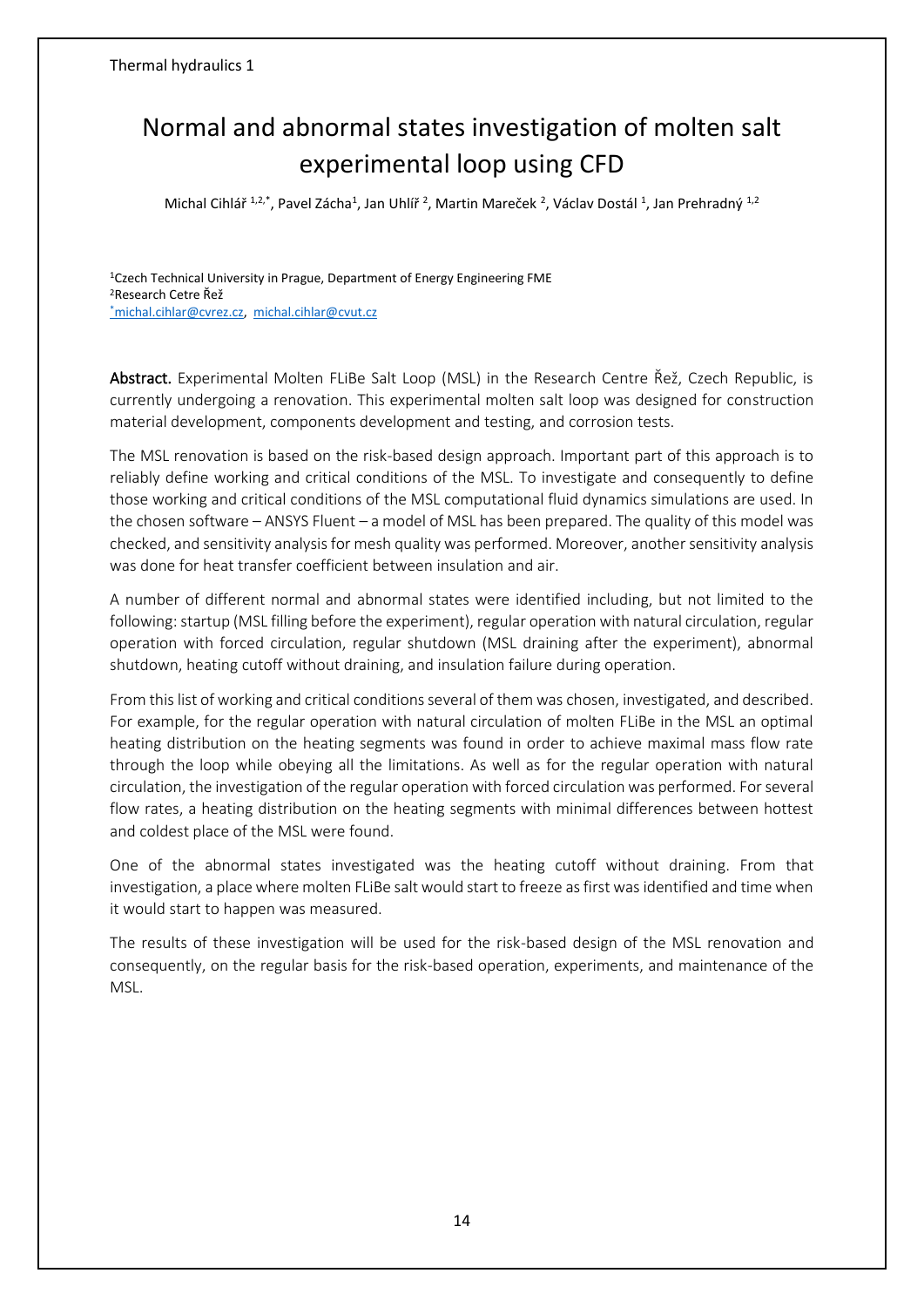## A Numerical Method for Melting Phenomena in MSFR

*D. Tartaglia <sup>a</sup>\*, S. Lorenzi <sup>a</sup> , A. Cammi <sup>a</sup>*

<sup>a</sup> Politecnico di Milano, Department of Energy, Via Lambruschini, 4, 20156 Milan, Italy

[\\* davide1.tartaglia@mail.polimi.it](mailto:davide1.tartaglia@mail.polimi.it)

Abstract. In recent years, Molten Salt Reactors (MSRs) have gained new momentum thanks to their high potential for innovation in the nuclear industry. Currently, the European project SAMOSAFER (2019- 2023) is aimed at ensuring that Molten Salt Fast Reactors (MSFRs) can comply with all the expected safety essentials. In terms of passive safety, a strategy currently envisaged in accidental scenarios is to drain by gravity the molten salt – which acts both as fuel and coolant –, in an emergency draining tank, ensuring both a subcritical geometry and a proper cooling. To activate the draining system, a freeze plug, made by inert salt, is expected to open by melting when the temperature in the core reaches a critical value.

For this reason, it is interesting to be able to quantify the physics of melting phenomena within the salt used in the reactor. The aim of this work is to propose a method for the numerical modelling of the melting process in a freeze valve, on the basis of a compromise between accuracy, computational efficiency, and simplicity of implementation. The model is subsequently implemented using the opensource software OpenFOAM. Since the scope of the project will eventually be to integrate the model into a multiphysics solver developed for the reactor-scale simulation of MSR, the study takes into account the compatibility for this application.

After a careful review of the literature, different numerical methods for the latent heat modelling in the context of the finite volume method were tested by using OpenFOAM. As a result of this analysis, a novel way of combining two temperature-based, fixed-grid numerical methods for the latent heat modelling, namely the Apparent Heat Capacity method (AHC) and the Latent Heat Source Term method (LHST), is proposed. Moreover, the energy equation is then coupled with the Navier-Stokes equation for the liquid phase. The resulting solver was tested and verified against well-established analytical and numerical solutions, showing good accuracy within tolerance without compromising the overall computational cost.

Afterwards, the code was applied to simple case studies related to the freeze valve system, showing the flexibility of the solver for the intended application. Three scenarios are simulated on a valve-like geometry, represented by a squared cylinder with a diameter of 200 mm, and assuming that the valve is positioned right below the leg of the heat exchanger. The first case is stationary, and the aim is to analyse the position of the solid-liquid interface during normal operation of the reactor. The second and the third case are melting transients, and the aim is to keep track of the melting rate and of the shape of the solid-liquid interface, first with adiabatic boundaries, and then with more complex boundary conditions. The results of such preliminary simulations demonstrate the feasibility of the developed code to efficiently simulate the macroscopic behaviour of melting phenomena in MSR.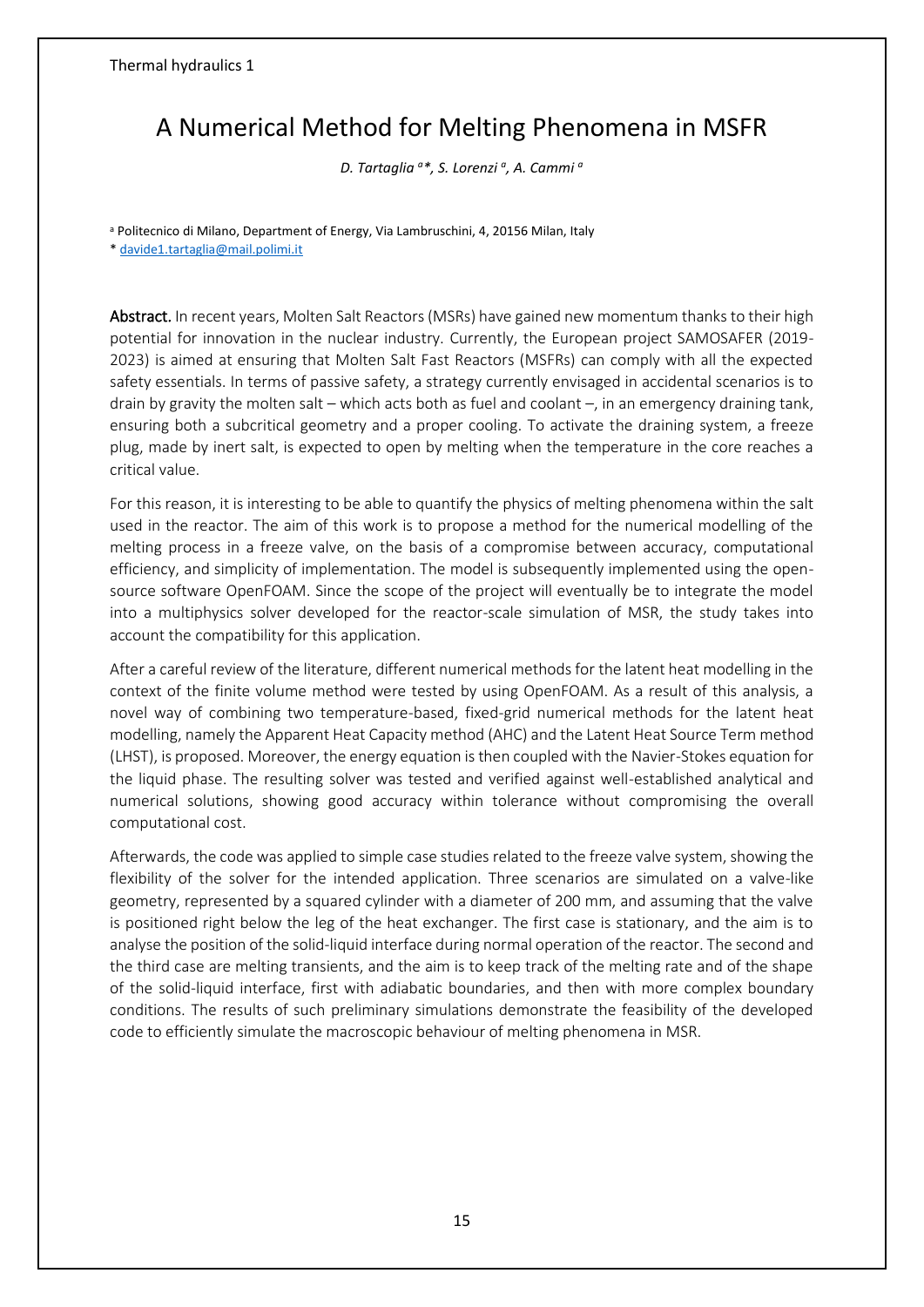## <span id="page-15-0"></span>Implementation of a new point reactor kinetics calculation strategy for MSR neutronic-thermalhydraulic dynamics in the system-code CATHARE

*N. Greiner a,*<sup>∗</sup> *, M. Anderhuber <sup>b</sup> , R. Rosselli <sup>a</sup> , D. Tomatis <sup>a</sup>*

<sup>a</sup> Université Paris-Saclay, CEA, Service d'Études des Réacteurs et de Mathématiques Appliquées, 91191, Gif-sur-Yvette, France

<sup>b</sup> Université Paris-Saclay, CEA, Service de Thermo-hydraulique et de Mécanique des Fluides, 91191, Gif-sur-Yvette, France \* [nathan.greiner@cea.fr](mailto:nathan.greiner@cea.fr)

Abstract. Molten salt reactors (MSRs) constitute a promising class of generation IV nuclear reactors, potentially enabling safe, abundant, and long-term low-carbon energy production. Academic studies, industrial projects, and national research and development programs are carried out worldwide to advance knowledge and technology of MSRs, aiming for Alvin Weinberg's vision to become a reality.

To perform design and safety analyses of MSR-systems, modeling and numerical simulation of their neutronic-thermalhydraulic dynamics, which present distinctive features from traditional solid-fuel nuclear systems, are essential. Among these features, the migration of delayed neutron precursors (DNPs) in the circulating fuel, and the deposition of radioactive decay heat throughout the fuel circuit, require to adapt system-scale calculation codes originally developed for solid-fuel reactors.

Several strategies have been proposed to account for these features in system-scale neutronicthermalhydraulic simulations, notably regarding the neutronic and DNP dynamics. They range from direct resolution of appropriate multi-group diffusion formulations of neutronic and DNP dynamics, to marginal adaptations of classical punctual reactor kinetics (PRK) models, such as the one-time correction of the effective delayed neutron fractions accounting for DNP migration. Other strategies employing classical PRK models include models featuring continuously-updated effective delayed neutron fractions, addition of terms representing the core-exiting and re-entering of DNPs in the PRK equations, or employment of a moving mesh to spatially track the DNPs, among others. A modified PRK model, obtained by adjoint-weighting the neutron and DNP balance equations accounting for fuel circulation, has also been proposed, and various forms of the quasi-static method, wherein PRK effective parameters are periodically updated, tested.

In this work, we present a new calculation strategy for system-scale MSR neutronic-thermalhydraulic simulations based on a partial adjoint-weighting procedure. It relies on the separation of the neutron flux into an amplitude and a shape function, and focuses on the amplitude function (obeying a firstorder differential equation obtained by adjoint-weighting the neutron flux balance equation), but it features a fully-fledged spatio-temporal representation of DNP groups concentrations. At each timestep, the DNP concentrations in all mesh cells are updated by solving their time-discretized balance equations (which account for fuel circulation), and the power/amplitude PRK equation is solved using effective (punctual) DNP concentrations, obtained by weighting the actual (spatially-distributed) DNP concentrations by a precomputed adjoint-informed spatial profile. The conventional PRK equations bearing on the effective DNP concentrations are discarded. Furthermore, the effective delayed neutron fractions are continuously-updated on the basis of the fractions of DNPs inside the core. This strategy is implemented in the system-scale code CATHARE, and is compared to a more classical modified PRK model, including terms representing the core-exiting and re-entering of DNPs in the classical PRK equations.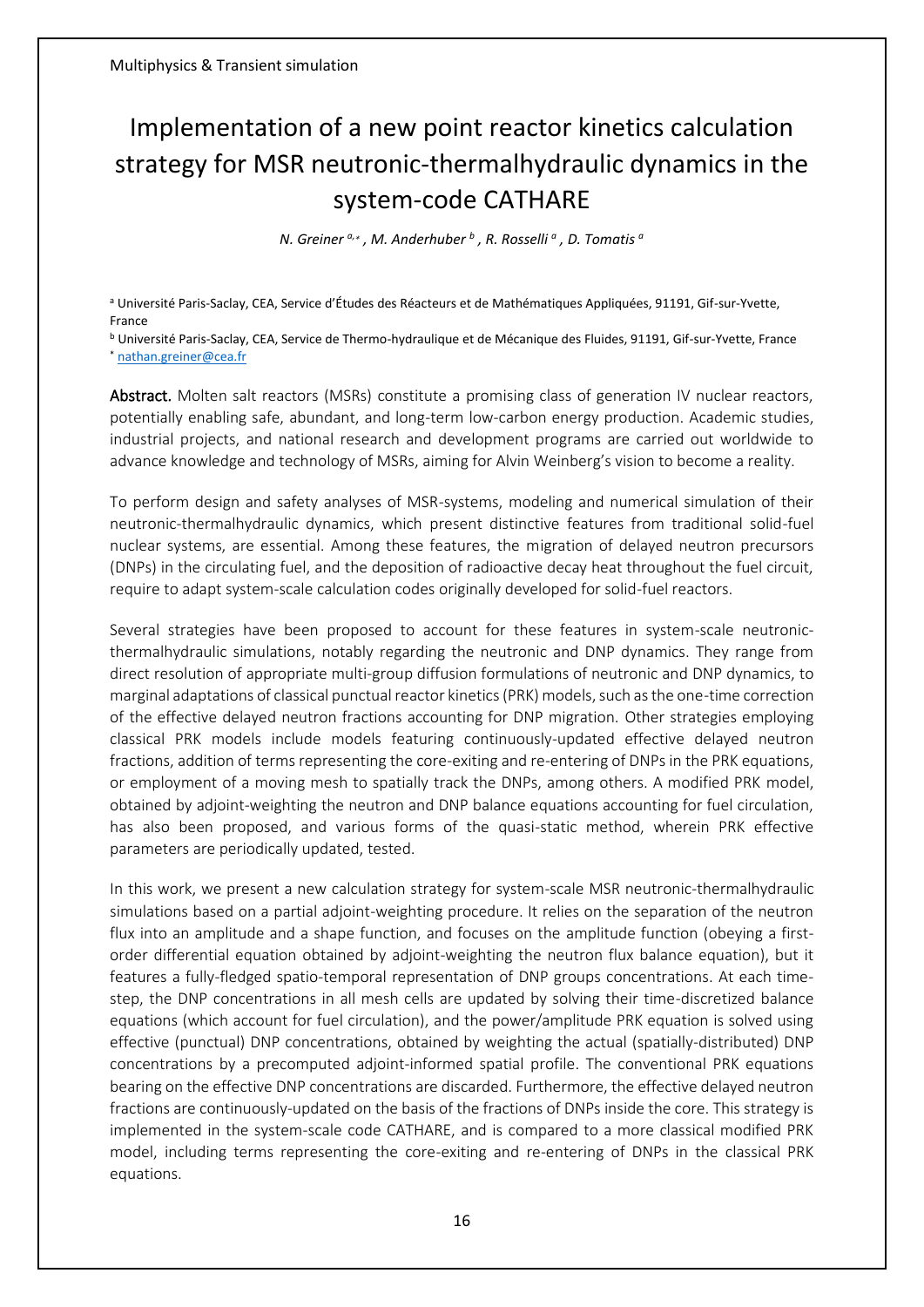## Establishing a molten salt phase change benchmark preliminary results

*M. Pater <sup>a</sup>\*, B. Kaaks<sup>b</sup> , B. Lauritzen, D. Lathouwers<sup>b</sup>*

<sup>a</sup> Technical University of Denmark

**b Delft University of Technology** 

[\\* matpat@dtu.dk](mailto:matpat@dtu.dk)

Abstract. Molten salt reactors (MSR) are characterized by complex physical phenomena that do not occur in conventional nuclear reactors. One such phenomenon is phase change of the fissile salt, which can happen both in a controlled manner and as an unwanted incident. Understanding of the phase change processes that can take place in freeze valves, drain tanks, or heat exchangers is of utmost importance to reactor designers. In some designs, safety of the reactor depends primarily on the melting of the freeze plug. Excessive cooling in the heat exchanger can cause the salt to freeze and thus limit the output power. In order to predict the behavior of the entire system, the salt's thermophysical properties, as well as the heat transfer characteristics of the phase change process must be thoroughly known. This can be achieved with the use of separate and integral effect tests, and computer simulations. However, due to the scarcity of experimental facilities investigating melting and solidification of salts intended for use in MSRs, it is predominantly the numerical models that are used to predict the salts' behavior on a macroscopic level. The different models, due to the lack of validation possibilities, should be compared with each other to determine the relative margin of error of the computational fluid dynamics (CFD) codes. An attempt to create a systematic benchmark framework for comparison of the modelling capabilities of the salt melting of different codes is being made by the Technical University of Denmark (DTU) and Delft University of Technology. A simple, two-dimensional model of a freeze valve based on the Molten Salt Fast Reactor (MSFR) design has been developed. With each step of the benchmark, an additional level of complexity is added to the model to pinpoint what the possible sources of discrepancies between different codes are. A thorium-lithium fluoride-based salt plug is being melted from the top, utilizing the MSFR's core decay heat, assuming a total loss of power accident. The fuel salt's internal heating is considered. The influence of the heat conduction in the piping is studied. The Boussinesq approximation is included in the model to study the effect of buoyancy and natural circulation on the melting process. Lastly, the movement of the liquid salt above the plug is implemented, as the freeze valve is located very close to the reactor core, in which the salt is not considered stagnant. Temperature, liquid volume fraction, as well as velocity fields computed by different codes are compared. An outline of the benchmark is presented and preliminary results of the simulations performed at DTU using the commercial CFD software STAR-CCM+ are shown. In DTU's simulations, a Volume Of Fluid model is used to account for the multiphase nature of the problem. The phase change is described using an enthalpy-porosity approach. First results indicate that the addition of the piping changes the results significantly, and that the natural convection plays a non-negligible role in the process of melting from above.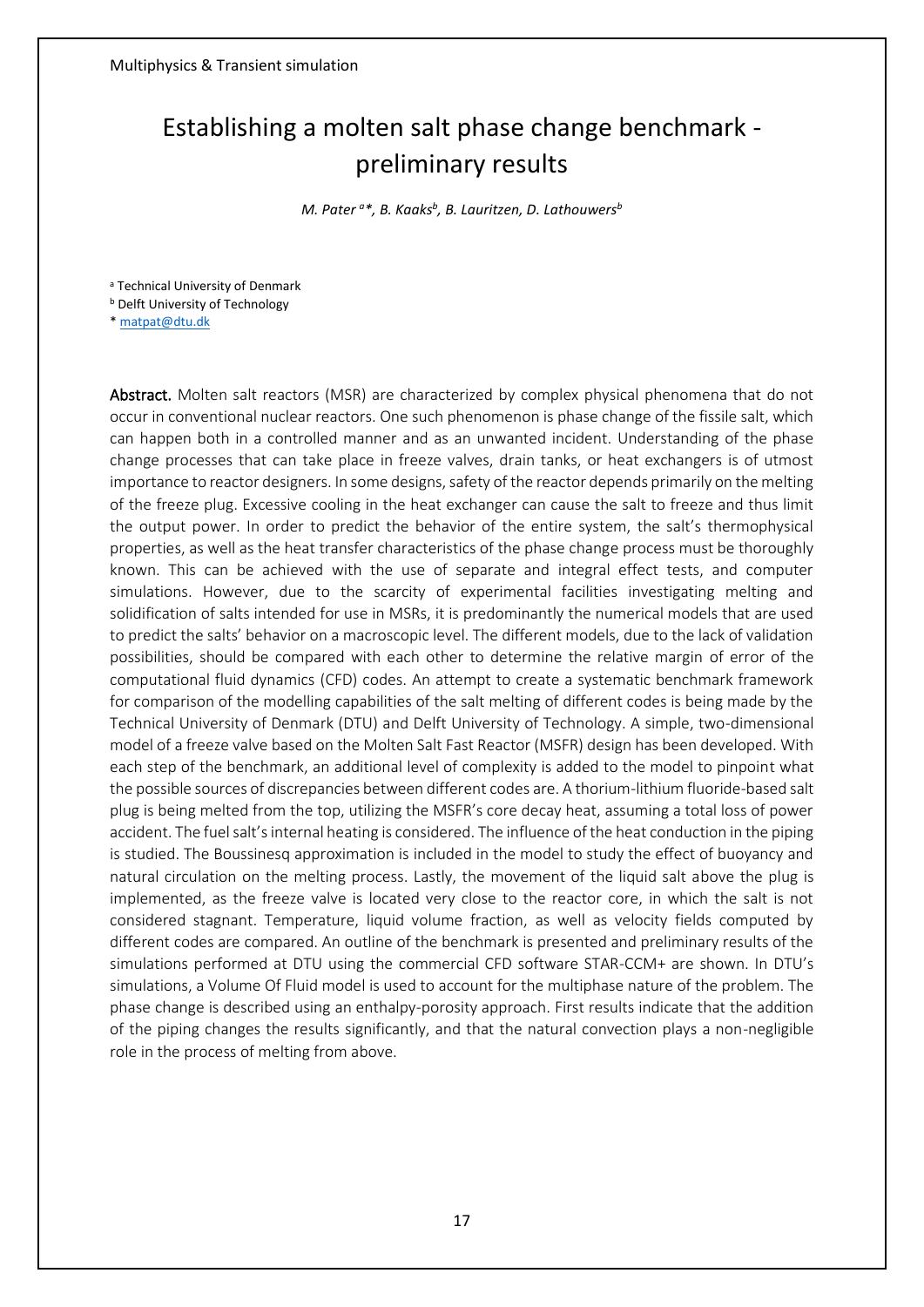## Status and perspectives of the Molten Salt Fast Reactors analyses with the SIMMER code

*M. Massone <sup>a</sup>\*, L. Guo, A. Rineiski*

a Karlsruhe Institute of Technology, Institute for Neutron Physics and Reactor Technology, Hermann-von-Helmholtz-Platz, 76344 Eggenstein-Leopoldshafen, Germany

[\\* mattia.massone@kit.edu](mailto:mattia.massone@kit.edu)

Abstract. The Molten Salt Fast Reactor is a concept developed by the European Union based on a liquid fissile salt circulating through the reactor core. The design is currently under development by the SAMOSAFER project, in the framework of the HORIZON-2020 program. The peculiarity of the concept, with a flowing fluoride salt that acts as both fuel and coolant, poses important challenges from the computational point of view, that require ad-hoc adjustments for existing simulation codes, if not completely new approaches. The main challenge is the tight coupling between the neutronics and the thermal-hydraulics of the core, which is much stronger than in conventional nuclear designs.

Suitable codes should be able to consider the unique case of flowing neutron precursors, which are generated in one position but release the delayed neutrons somewhere else; this calls for an additional (with respect to solid fuel core designs) streaming term in the delayed neutron precursors balance equations, which directly couples the thermal-hydraulics to the flux shape. Another peculiar concept is the bubbling system: the injection of helium bubbles into the liquid fuel will improve the fission product removal (both gaseous and solid) but will also have a strong impact on the reactivity (locally and globally) due to void feedback. This further increase the coupling between thermal-hydraulics and the neutronics, as dimension, distribution and behavior of the bubbles influence the flux shape.

KIT has been working in the past years to adapt the coupled code SIMMER to model these phenomena. SIMMER is a multi-dimensional, multi-velocity field, multiphase, multicomponent, Eulerian, fluid dynamics code coupled with a space and energy dependent neutron kinetics module and a structure model. It has been developed as a tool for studying core disruptive accident scenarios in Liquid Metalcooled Fast Reactors (LMFR), but thanks to its flexibility it has been successfully employed for applications outside of its focus: light water reactors, general multiphase problems, steam explosion problems.

SIMMER has been developed and validated with most of the MSFR-related features already included, as liquid fuel motion is a condition that has to be dealt with when modeling core disruptive accidents: this includes advanced models for fuel movement, bubbling (with multi-velocity field), solidification and melting, material stratification... Karlsruhe Institute of Technology (KIT) has also developed in the past a set of code modifications for the modelling of the MSFR concept: the changes act on both the neutronics section, considering the neutron precursors flow, and the thermal-hydraulics part, with new equations of state for the fissile salt.

This work summarizes the activities that KIT plans or is currently carrying on with SIMMER about the MSFR, in the framework of the SAMOSAFER project. These include the assessment of the bubble model against experimental activities and CFD codes, the revision and update of the code modification set, the modeling of the core in Loss Of Heat Sink transients, the modeling of the core draining and cooling in the Emergency Draining Tank..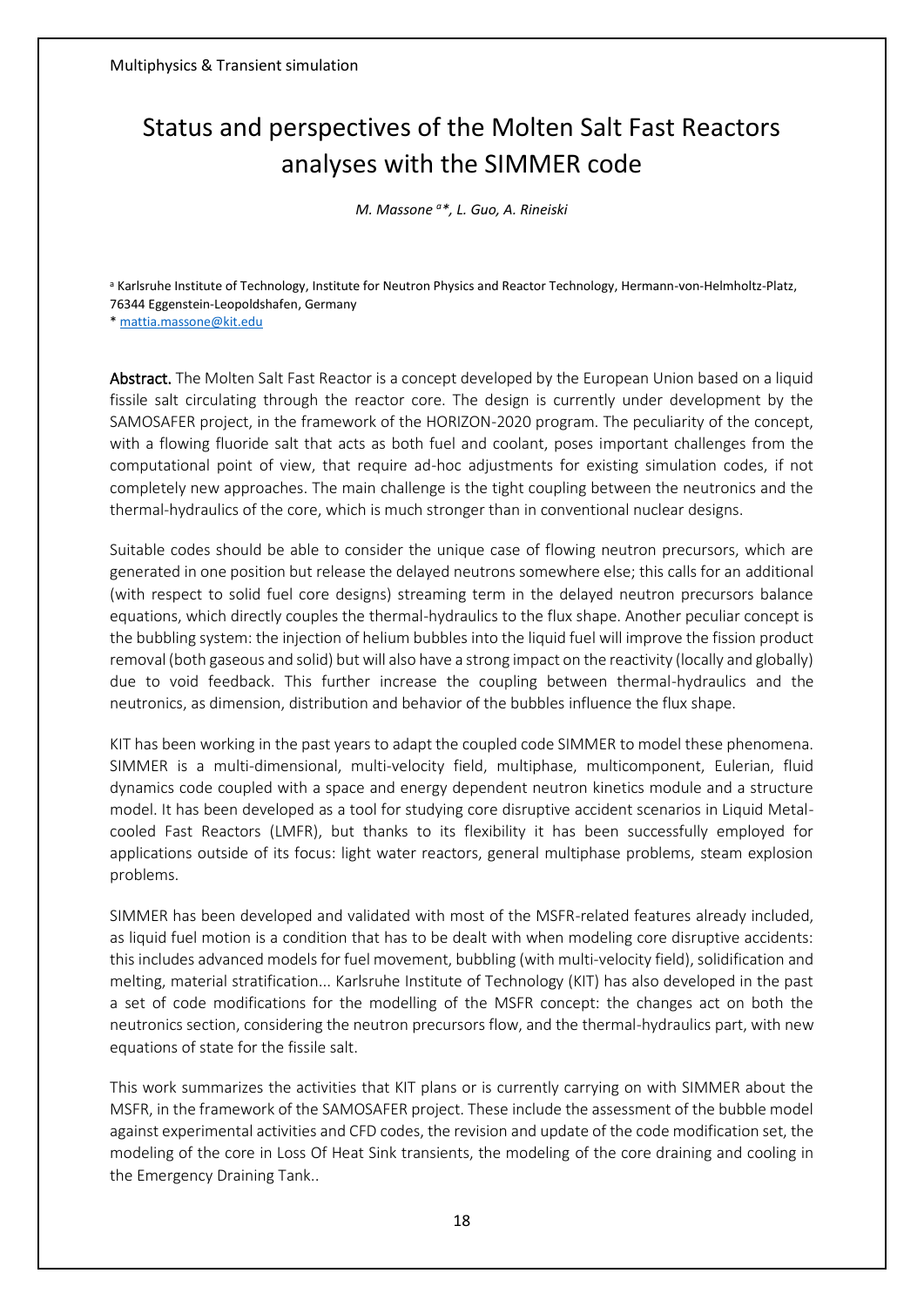## Benchmarking, Point-Kinetic Verification, and Application of GeN-Foam towards Multiphysics Simulation of Molten Salt Reactors

*M. Ponce Tovar <sup>a</sup>\**

<sup>a</sup> Seaborg Technologies, Denemark

[\\* mario.poncetovar@gmail.com](mailto:mario.poncetovar@gmail.com)

Abstract. In light of the growing need for detailed analysis of up-and-coming reactor technologies, several codes are under development with the aim of simulating multiphysics phenomena. These codes are largely unproven and unqualified, and as such they must be tested prior to being used for this purpose. This work takes on the task of assessing a particular OpenFOAM-based multiphysics code (GeN-Foam) for potential use in both design and deterministic safety assessment of the Compact Molten Salt Reactor (CMSR) developed by Seaborg Technologies. It begins with an evaluation of the code against the MSFR benchmark developed at CNRS. The code is found to pass the benchmark without issue; thereby its fidelity with respect to several MSR-specific phenomena is established insofar as the benchmark results can be considered accurate. Next, a quite recent neutronic verification scheme is applied to the code, based on the extraction of the point-kinetic component of a transient solution. The phase response to a reactivity perturbation is found to be correct in this respect, while a discrepancy is found in the amplitude response. Finally, the code is applied to the CMSR. A set of multiphysics simulations are performed of this full-core 3-D porous media model. A mesh independence study is performed on the fully-coupled steady-state solution and a sensitivity study is also performed with regard to the calculation of βeff with DNP transport. Transient simulations are performed of bulk reactivity insertion, loss of moderator cooling, and unprotected loss of flow. Results fall well within reasonable expectations and the general safety benefits of molten salt reactors are exhibited. With this, GeN-Foam is positively assessed for continued use in the design and licensing campaign of the CMSR.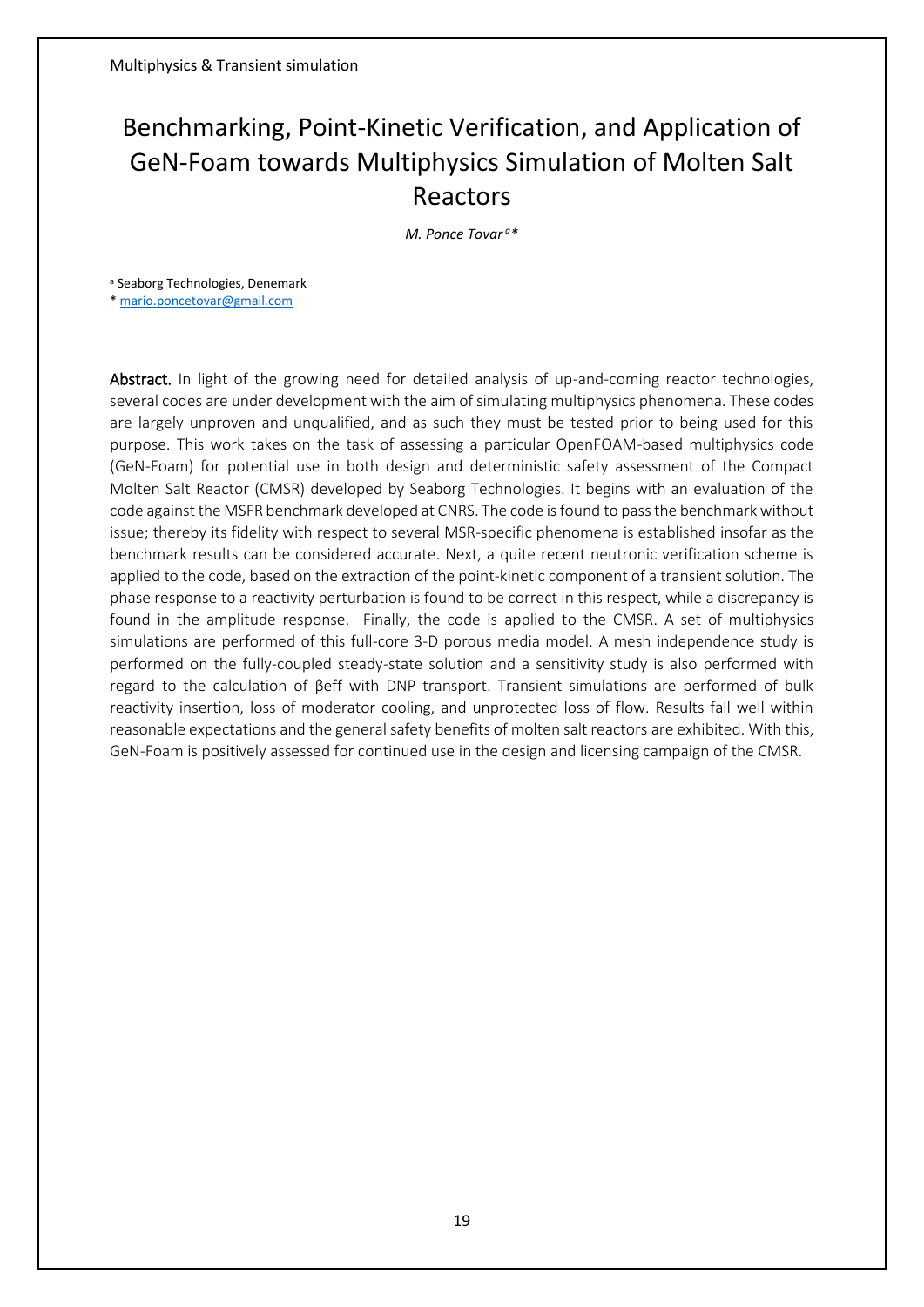### Calculation tools for the simulation of the MSFR physics

*T. Sornay a,b\*, T. Boisseau <sup>a</sup> , A. Laureau <sup>c</sup> , E. Merle <sup>b</sup> , F. Vaiana <sup>a</sup>*

<sup>a</sup> Framatome, Lyon, France

<sup>b</sup>LPSC-IN2P3-CNRS, Université Grenoble Alpes , Grenoble INP - 53 rue des Martyrs, 38026 Grenoble Cedex, France

<sup>c</sup> Subatech-IN2P3-CNRS, IMT Atlantique, Laboratoire de physique subatomique et des technologies associées - 4 rue Alfred Kastler - La Chantrerie, 44307 Nantes, France 3

[\\* sornay@lpsc.in2p3.fr](mailto:sornay@lpsc.in2p3.fr)

Abstract. Molten Salt Fast Reactor (MSFR) is a 4th generation nuclear reactor concept. The system studies being at the preconceptual level, the development of simulation tools is a key point to support design, operation and safety studies. Due to molten salt reactor (MSR) specificities, in particular the use of a circulating fuel, the stiff coupling between neutronics and thermal-hydraulics requires dedicated calculation codes to simulate the multi-physic phenomena and thus to support the studies mentioned above.

The objective of this work is to perform systemic study of alternative versions of the MSFR, focusing on small modular designs. These studies should emphasize possible cliff effects, safety aspects or design optimisations. To begin, the first parameter to analyse is the influence of the size of the fuel circuit at different levels of power. To do so, this work is based on coupled neutronics thermalhydraulics associated with various constraints, such as chemistry during the enrichment adjustment process.

In order to use high fidelity component modelling from Framatome, the TFM-OpenFOAM code developed at CNRS has been adapted in the StarCCM+ code. The two simulation codes provide a highfidelity Computational Fluid Dynamic (CFD) modelling together with the TFM neutronics model based on a fission matrices approach for neutron kinetics. The latter consists in generating a stochastic code fission matrices plus a time matrix in order to combine accuracy and a reduced computational cost.

The studies led by CNRS use OpenFOAM for the CFD thermal-hydraulic calculations, a well- adapted open-source code that has been modified to include the neutron kinetic. This code can perform various calculations from steady state to normal and accidental transients such as load following, reactivity insertion and over-cooling.

As mentioned above, the TFM-STAR code presented in this conference has been developed in collaboration between CNRS and Framatome to use the industrial CFD code StarCCM+ developed by Siemens. The implementation has been validated using a code-to-code comparison with TFM-OpenFOAM. Its use will bring some useful alternative features not included in OpenFOAM. For instance, it has computer-aided design (CAD) and meshing features but it also allows more easily to add components or other physic phenomena. Finally, the optimisation process and preliminary results will also be presented for a small modular version of the MSFR.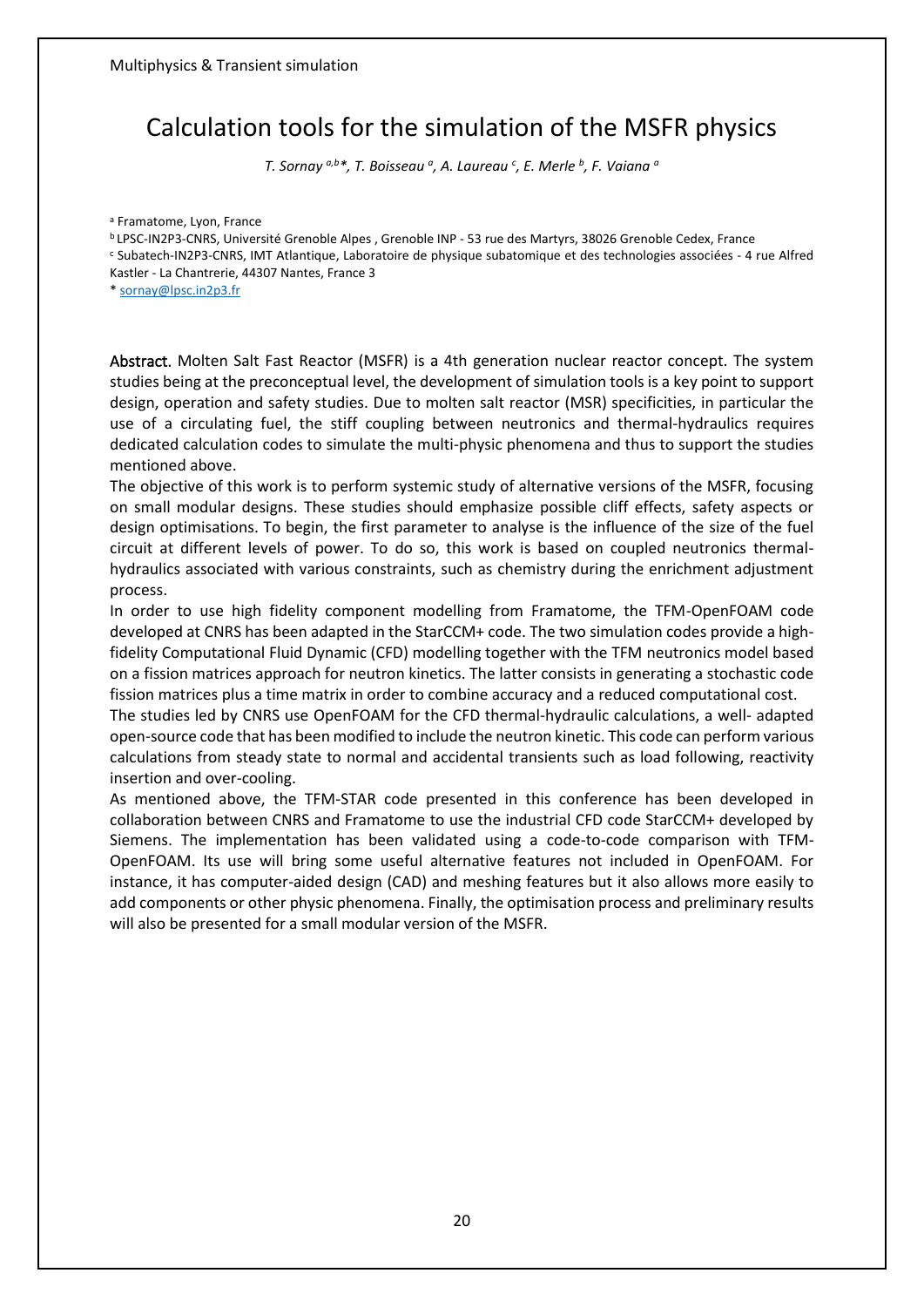## <span id="page-20-0"></span>Application of PCM Model Validation on Isotopic Prediction and Uncertainty Reduction

*D. Huang <sup>a</sup>\*, H.S. Abdel-Khalik <sup>a</sup>*

a School of Nuclear Engineering, Purdue University, West Lafayette, USA

[\\* huang714@purdue.edu](mailto:huang714@purdue.edu)

Abstract. This work develops a method, denoted as Physics-guided Coverage Mapping (PCM) to support model validation in designes of advanced reactors. Model validation is required by the regulatory bodies to approve the use of computer models to simulate system conditions over the wide range of operational conditions, both during normal and off-normal conditions, i.e., transient and accident scenarios. The goal of model validation is to develop confidence in the model predictions for the application, under design stage, via a concerted use of analysis results and measurement from scaleddown experiments, designed to replicate the key physical phenomena that occur in the application. The validation process combining the analysis results and measurements is intended to improve the predictions of application responses of interest, implying a reduction in the predictiion uncertainty, as compared to its prior value which is propagated and quantified through the simulation only. A crucial challenge in the isotopic validation of advanced reactors is that this quantified prediction uncertainty is unreasonablely high by simply propoagting the nuclear data uncertainties throughout the neutronics simulation. This is because the advanced reactors usually have different fuel types from the conventionals, e.g. molten salt reactors (MSRs) use liquid fuel, Accident Tolerance Fuels (ATF) use different fuel and/or claddings materials, all of which may cause difficulty in setting safety margins in fuel transportation, safeguard accounting, etc. The safety analysis of the advanced fuels requires accurate prediction on the fuel composition, such as activity, masses, or concentrations of isotopics, during and at the end of the irradiation based on the data from conventional fuel concepts. PCM is employed under this circumstance to support the safety and performance evaluation of the advanced fuels by predicting isotope concentrations and the associated uncertainties across the burnup based on a few measurements of irradiated conventional fuel. PCM methodology proposes an information theory-based approach to design mathematical mapping kernels that are capable of transferring biases and their uncertainties directly from the predictors to the application responses in a manner that can be rigorously defended. It precludes the need for sensitivity coefficients and only requires forward model executions, and can be applied using non-informative priors for the sources of uncertainties. Focusing specifically on the isotopic prediction, PCM constructs a mapping kernel, in the form of a joint probability density function (PDF), between the predictor, a few isotopic concentrations at certain burnup that can be measured (e.g., at end of cycle), and the application response, isotopic concentrations across burnup, based on the simulation results, and predicts the response with uncertainty evaluation by mapping the measurements of the predictors. The demonstrative study employs PCM to predict isotopic concentrations of a representative PWR assembly across burnup using a few isotopic data measured at EOC. Results show 70% to 95% reduction in uncertainty of isotopic concentrations across burnup predicted by PCM comparing to the prior uncertainty when all sources of uncertainties, including cross-section data, geometry, enrichment, fission yields, etc., are propagated throughout simulation.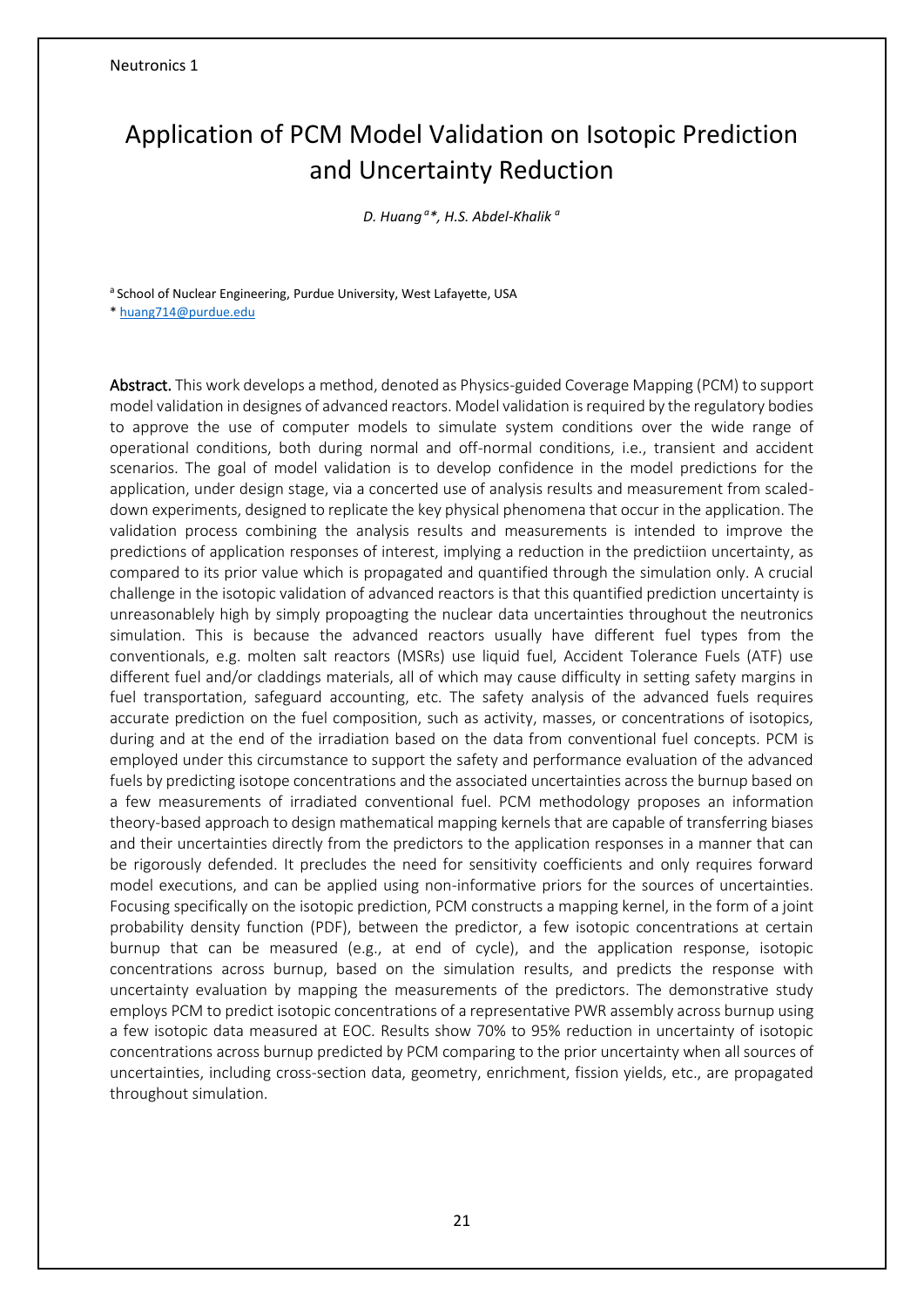## Design and optimisation of a breeder MSFR using U/Pu cycle

*H. Pitois* <sup>*a\*, D. Heuer <sup><i>a*</sup>, A. Laureau <sup>*b*</sup>, E. Merle <sup>*a*</sup>, M. Allibert <sup>*a*</sup>, and S. Delpech <sup>*c*</sup></sup>

<sup>a</sup>LPSC-IN2P3-CNRS, Université Grenoble Alpes , Grenoble INP - 53 rue des Martyrs, 38026 Grenoble Cedex, France <sup>b</sup> Subatech-IN2P3-CNRS, IMT Atlantique, Laboratoire de physique subatomique et des technologies associées - 4 rue Alfred Kastler - La Chantrerie, 44307 Nantes, France 3

<sup>c</sup>IJCLab-IN2P3-CNRS, Université Paris-Saclay - 15 rue Georges Clemenceau, 91405 Orsay Cedex

[\\* pitois@lpsc.in2p3.fr](mailto:pitois@lpsc.in2p3.fr)

Abstract. The current fleet of nuclear reactors provides affordable, abundant and low-carbon electricity. In the meantime, the technology in operation (mainly light-water reactors) faces several challenges. First, it makes a suboptimal use of the natural resources by mostly relying on the 0.7% of 235U present in uranium ores. Second, it produces highly radioactive long-lived matters (minor actinides) that it cannot easily dispose of. It can hardy perform more than a monorecyling for plutonium, leading to an open fuel cycle. Third, the accumulation of strict safety measures that followed Fukushima accident leads to complex and so expensive systems for water-cooled reactors. This paper describes the design of a reactor that could tackle all aforementioned issues: a molten salt fast reactor (MSFR) using U/Pu cycle in chloride salts.

Molten salt reactors (MSR) are one type of reactors among the six selected at the international level by the Generation 4 International Forum to focus studies on. It has the unique feature of a liquid fuel that can also be the coolant, offering several advantages (e.g. excellent intrinsic safety) and possibilities (e.g. online-reprocessing). Since 2008, the reference for MSRs is the MSFR concept initially developed at CNRS (LPSC, Grenoble, France). It has been studied and optimized for 15 years as a 3GWth breeder using the Th/U cycle in fluoride salts, and shows very good performances. However, it might not be the most optimal one to reuse existing matters. The worldwide use of U/Pu cycle led to the accumulation of depleted uranium, and spent nuclear fuels containing transuranic elements (TRUs). Said TRUs, with the exception of plutonium, are currently considered as wastes even though they contain fissile matters. They have a low solubility in fluoride salts while chloride salts can accommodate for large quantities of them, leading to the idea of using a MSFR based on chloride salts, object of this work. Moreover, it can use available depleted uranium as the fertile matter required for the reactor to breed.

The design of a reactor involves many different tasks. Some of them are considered here, corresponding to the first pre-conceptual steps of the system.

First, the changes of solvent and fuels require significant adjustments of the design: the one of the MSFR of reference cannot be directly used. Heat extraction requirements and safety considerations have to be evaluated. Then, elements that are soluble in lithium fluoride may precipitate in chloride salts and reciprocally, so thermodynamical computations to obtain the chemical form of all elements have to be performed. The scheme of the reprocessing dedicated to chloride salts needs to be defined afterwards. Finally, the consequences of the deployment of such reactor on the available resources should be assessed; feedback from scenarios of deployment could be considered to enhance the design.

This paper will first discuss on the optimisation of the reactor from a thermo-hydraulic and neutronic point of view, including considerations on safety. It will continue with the definition of the fuel treatment unit, to finish with preliminary studies on the deployment capabilities of such reactors.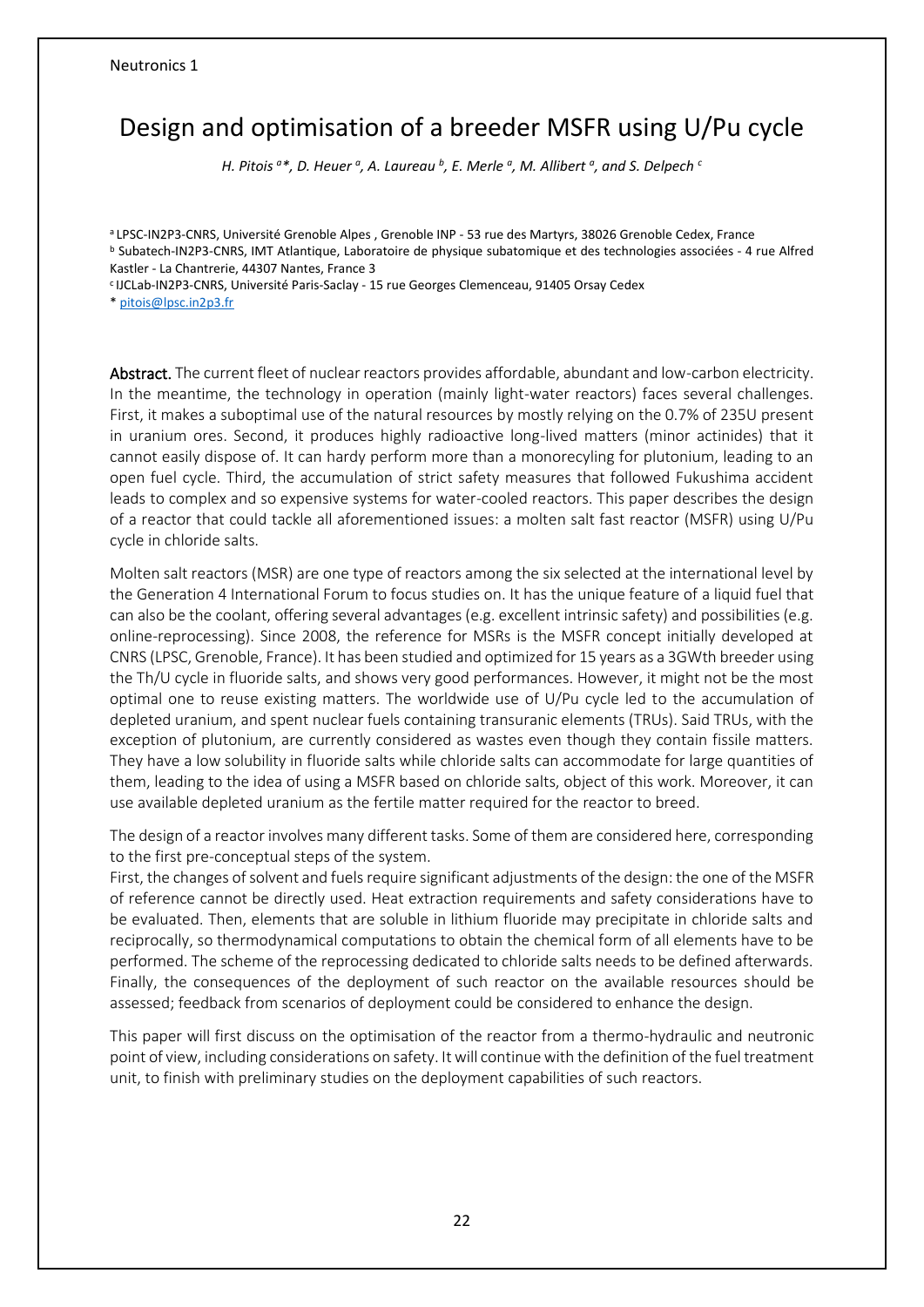## Nuclear data uncertainty quantification in Molten Salt Fast Reactors

*N. Abrate <sup>a</sup>\*, A. Aimetta <sup>a</sup> , S. Dulla <sup>a</sup> , N. Pedroni <sup>a</sup>*

<sup>a</sup>Politecnico di Torino [\\* nicolo.abrate@polito.it](mailto:nicolo.abrate@polito.it)

Abstract. Due to its unique features with respect to other Gen-IV designs, the deployment of the Molten Salt Fast Reactor requires new experiments, calculation tools, safety and construction standards.

Among its peculiarities, this kind of reactor is featured by the adoption of some uncommon nuclides, like F19, Li7, U233 and Th232, which constitutes the circulating fuel salt. Due to their importance, the assessment of the impact of the uncertainties in their raw nuclear data on the macroscopic parameters of the core, e.g., the effective multiplication constant, is of paramount importance for both design and safety aspects.

The aim of this work is to employ computationally efficient techniques to propagate the uncertainty from the raw nuclear data to some relevant neutronic quantities, like keff,  $\beta$ eff and the breeding ratio, using the Monte Carlo Serpent 2 code.

First, the legacy Generalised Perturbation Theory (GPT), available in Serpent, will be employed to perform a first-order sensitivity study and uncertainty propagation, in order to select the nuclides in the core which contribute the most to the overall uncertainties in the output responses. Both integral parameters like the effective lifetime and local quantities like the collapsed and homogenised cross sections will be considered in the study.

For these top contributors, the brute-force Total Monte Carlo (TMC) approach will be used to estimate their statistical distribution, which then will be used as a reference. These distributions and their variance will be then compared to other techniques commonly employed in uncertainty propagation, with the objective of assessing their accuracy and computational performances.

Then, the eXtended Generalised Perturbation Theory (XGPT), a reduced-order TMC approach recently implemented in Serpent, will be applied to these nuclides in order to construct surrogate statistical distributions of the output responses, to verify if its accuracy is adequate to convey the most important features of the reference TMC output.

Finally, the same calculations will be run using non-intrusive techniques, which would allow to use any code without further modifications. Among these methods, we will focus on the fast TMC (fTMC), on the GRS method and on the Unscented Transform (UT). For each of these methods, suitable perturbed, random nuclear data files will be generated using the open-source SANDY code.

The first approach, fTMC, allows to estimate the variance of the output responses of interest thanks to a reduction of the number of neutron histories in each simulation, while the GRS requires to run two sets of simulations, each set featured by an identical random seed, in order to estimate the output variance from the two batches. Finally, the UT method allows to approximate the response variances by means of an approximation in the original input statistical distribution.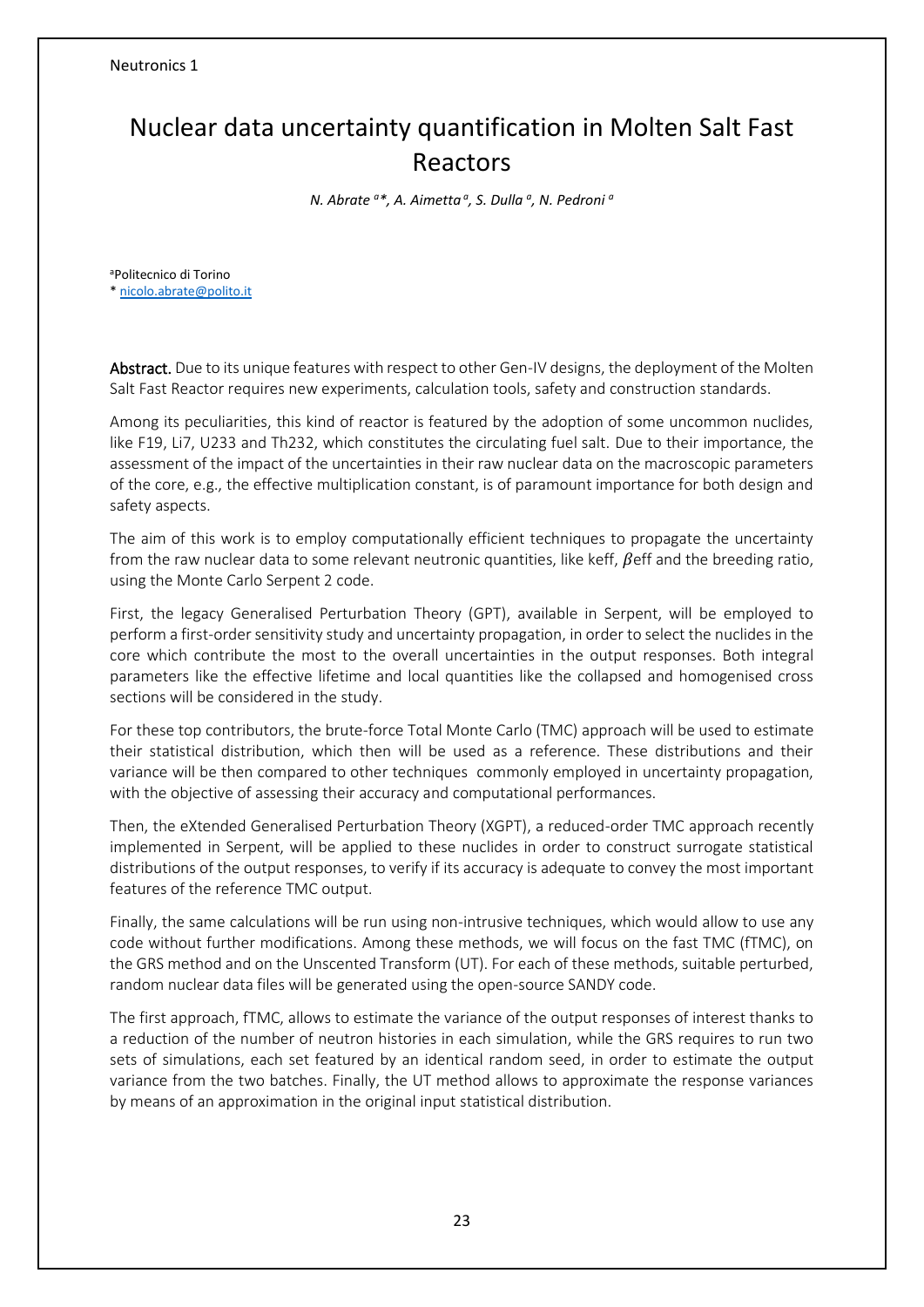## Parametric Study of Two-Zone Breed and Burn Molten Chloride Fast Reactor

Joseph Santora<sup>a\*</sup>, Jiri Krepel<sup>a\*</sup>

a Paul Scherrer Institute, Forschungsstrasse 111, 5232 Villigen, Switzerland

\* [joseph.santora@psi.ch](mailto:joseph.santora@psi.ch) [, jiri.kerpel@psi.ch](mailto:jiri.kerpel@psi.ch)

Abstract. The Molten Chloride Fast Reactor (MCFR) was selected as one of the six advanced Generation IV nuclear reactor by the Generation IV International Forum. MCFR's use a nuclear fuel dissolved into a molten chloride salt. The salt is used both as the fuel carrier and coolant. The low vapor pressure and high thermal capacity of molten salts allow for operation under atmospheric pressure. Having a liquid fuel removes the integrity issues related to solid fuels and allows for the homogenization of the species in the fluid. By operating with a fast neutron spectrum, the fission probability of many actinides as well as the average neutrons produced per fission increase. Using a chloride salt results in better neutron economy compared to fluorides and was used in this investigation. Using the breed and burn (B&B) mode of the fuel cycle utilizes the neutron leakage from the core by implementing a blanket to convert a fertile material into fissile. This alleviates the need for waste reprocessing since the bred fuel covers the losses of the waste fuel. Removing the reprocessing step greatly reduces the cost of operation for the MSCR. Using chloride requires a large reactor to minimize neutron leakage. A breeding blanket will also minimize the required size by using the leaked neutrons to generate fuel. In this study, the MATLAB based EQL0D v3 procedure coupled to Serpent 2 code was used to simulate operation of the B&BMCFR. The EQL0D procedure is a dedicated tool for MSR fuel cycle simulation, which allows for continuous or step-wise treatment of the salt composition. There are three degrees of freedom that can be adjusted in the selected reactor design, fuel volume, blanket volume, and the rate of salt refilling and removal from the core and blanket. A parametric study was performed to find the most efficient geometrical design of the reactor by balancing the total salt volume with the achievable burn up of the nuclear fuel while criticality is maintained. The effect of the fuel removal rate from the core on a simple infinite reactor was investigated first to understand the relationship between reactivity and burnup. Later, the finite reactor with a blanket was analyzed. The rate had an effect on the overall burn up inside the reactor and on the efficiency of breeding in the blanket. At too slow a rate the breeding material in the blanked began to fission the generated fissile material, leading to a loss of fuel and neutrons. The balance was thus between maximal burn up and an optimal breeding ratio. Having an ideal removal rate then allowed for the investigation of how the reactor size and the blanket size affect the neutron population, burn up and breeding efficiencies of the reactor. A larger breeding blanket will generate more fuel but resulted in a longer retention time of material, resulting in the consumption of the bread fissile material. A large reactor is more capable of higher burn up and of power production but at a financial cost.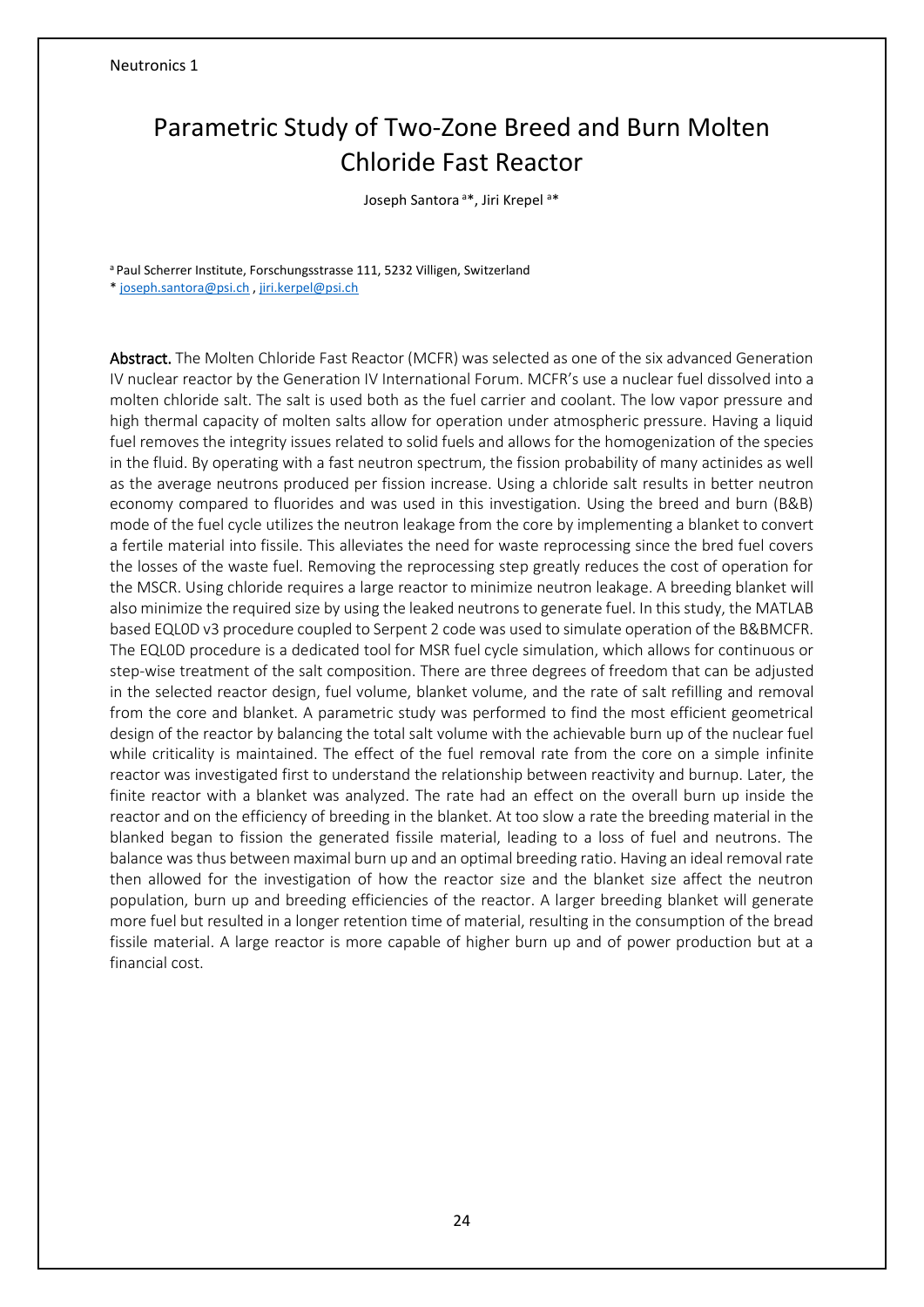## <span id="page-24-0"></span>Monte Carlo Simulation-based efficient exploration of the model of a Molten Salt Fast Reactor for the identification of abnormal operating conditions

*N. Caruso <sup>a</sup>\*, N. Abrate <sup>b</sup> , N. Pedroni <sup>b</sup> , S. Dulla <sup>b</sup> , S. Lorenzi <sup>c</sup>*

a MSc student, Politecnico di Torino, C.so Duca degli Abruzzi 24, 10129 Torino, Italy

<sup>b</sup> NEMO Group, DENERG, Politecnico di Torino, C.so Duca degli Abruzzi 24, 10129 Torino, Italy

<sup>c</sup> Politecnico di Milano, Department of Energy, Nuclear Engineering Division, Via La Masa 34, 20156 Milan, Italy

[\\* s290866@studenti.polito.it](mailto:s290866@studenti.polito.it)

Abstract. The deployment of the Gen-IV Molten Salt Fast Reactor (MSFRs) requires the demonstration of its enhanced safety features with respect to other reactor concepts. To this aim, a power plant simulator including the primary system, the secondary system and the balance-of-plant has been developed in the framework of the SAMOFAR EU project. This simulator allows to describe the plant (transient) response to a variety of (normal and abnormal) operating conditions.

The aim of this work is to propose a Monte Carlo simulation-based method to map the system behaviour with respect to uncertainties and variations in physical and operational parameters and in components' states, by means of an efficient (adaptive) exploration of the MSFR power plant state space.

The proposed approach comprises the following steps. First, a set of physical (input) parameters that are found to strongly influence the behaviour of the plant simulator (e.g., the fuel and intermediate salt mass flow rates) is selected, together with their ranges of variation. Second, several possible combinations of physical parameters values are generated by (adaptive) Monte Carlo sampling and the corresponding time-varying (transient) behaviour of the MSFR is simulated. Finally, the time evolution of some relevant (output) plant parameters (e.g., reactor thermal power, fuel and intermediate molten salt temperatures, ...) are analysed in detail to: (i) identify normal and abnormal system (output) configurations; (ii) retrieve those combinations of the reactor (input) physical parameters that are capable of leading the system into abnormal operation states.

The final aim will be to exploit such maps to develop (prompt, on-line) incident detection methods for safer MSFR plant operation.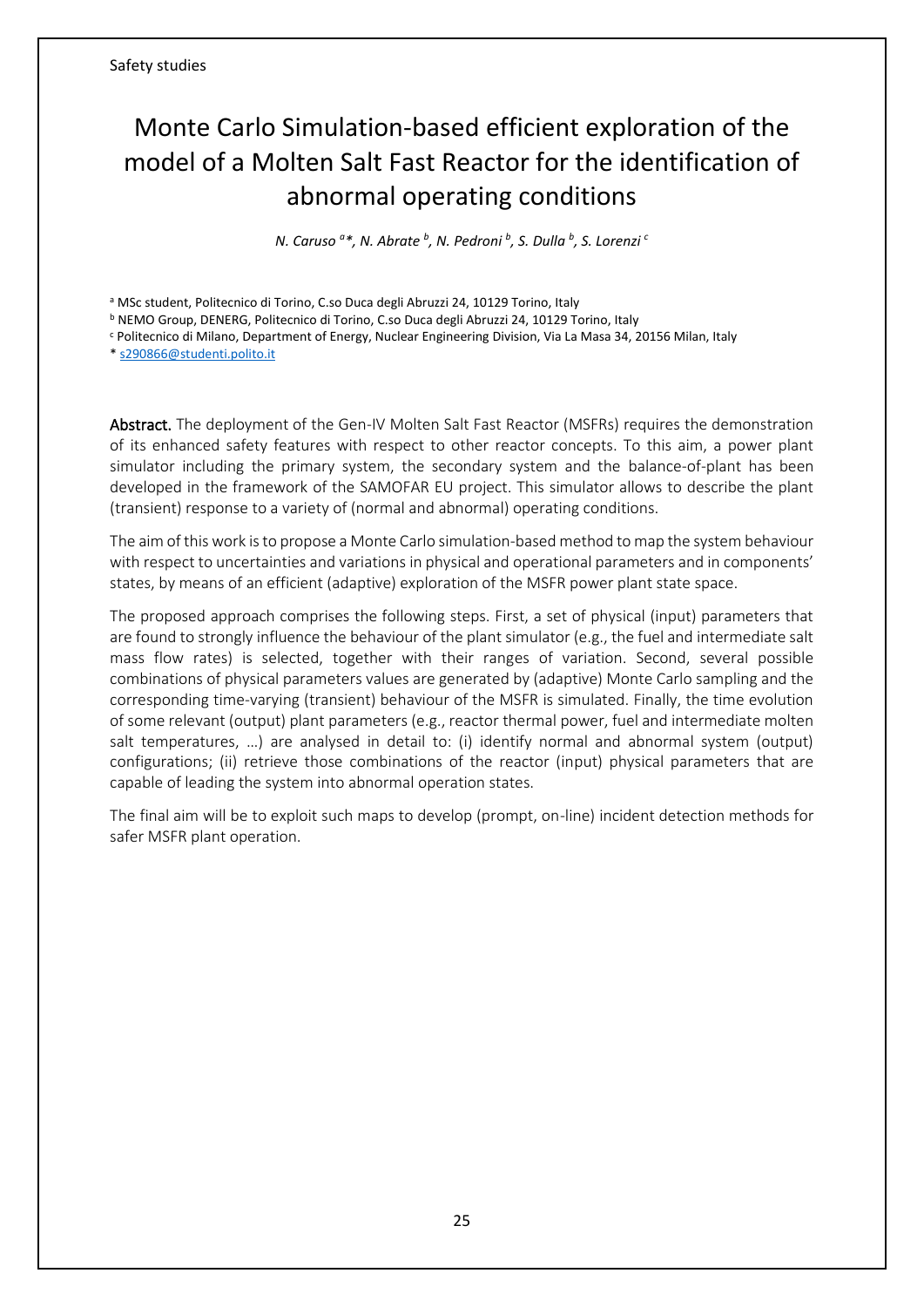## Modeling flow blockage accident in graphite-moderated **MSR<sub>S</sub>**

*P. Bianchini <sup>a</sup>\*, M. Aufiero <sup>a</sup> , F. Di Lecce <sup>a</sup>*

<sup>a</sup> Milano Multiphysics

[\\* paolo.bianchini@milanomultiphysics.com](mailto:paolo.bianchini@milanomultiphysics.com)

Abstract. Xenon 135 evolution affects the dynamic behavior of thermal nuclear systems due to its large absorption cross-section. In solid fuel reactors, the produced Xenon 135 has a limited mobility. This allows for a simplified, local modeling of its concentration evolution in the fuel. In liquid fuel reactors, Xenon migration requires models to account for additional phenomena.

The present work describes the development of a reduced order model, suitable for the analysis of Xenon behavior in graphite-moderated MSRs, also accounting for the Xenon transport within the salt, as well as Xenon migration into the graphite pores.

This work analyses a single channel of a MSR adopting a multiregion CFD approach within the flowing liquid salt and the porous graphite structure, exploiting the thermal/mass transfer analogy, coupled to Monte Carlo neutronics. The numerical model is used to build a reduced order model suitable to reconstruct the Xenon concentration distribution in salt and graphite.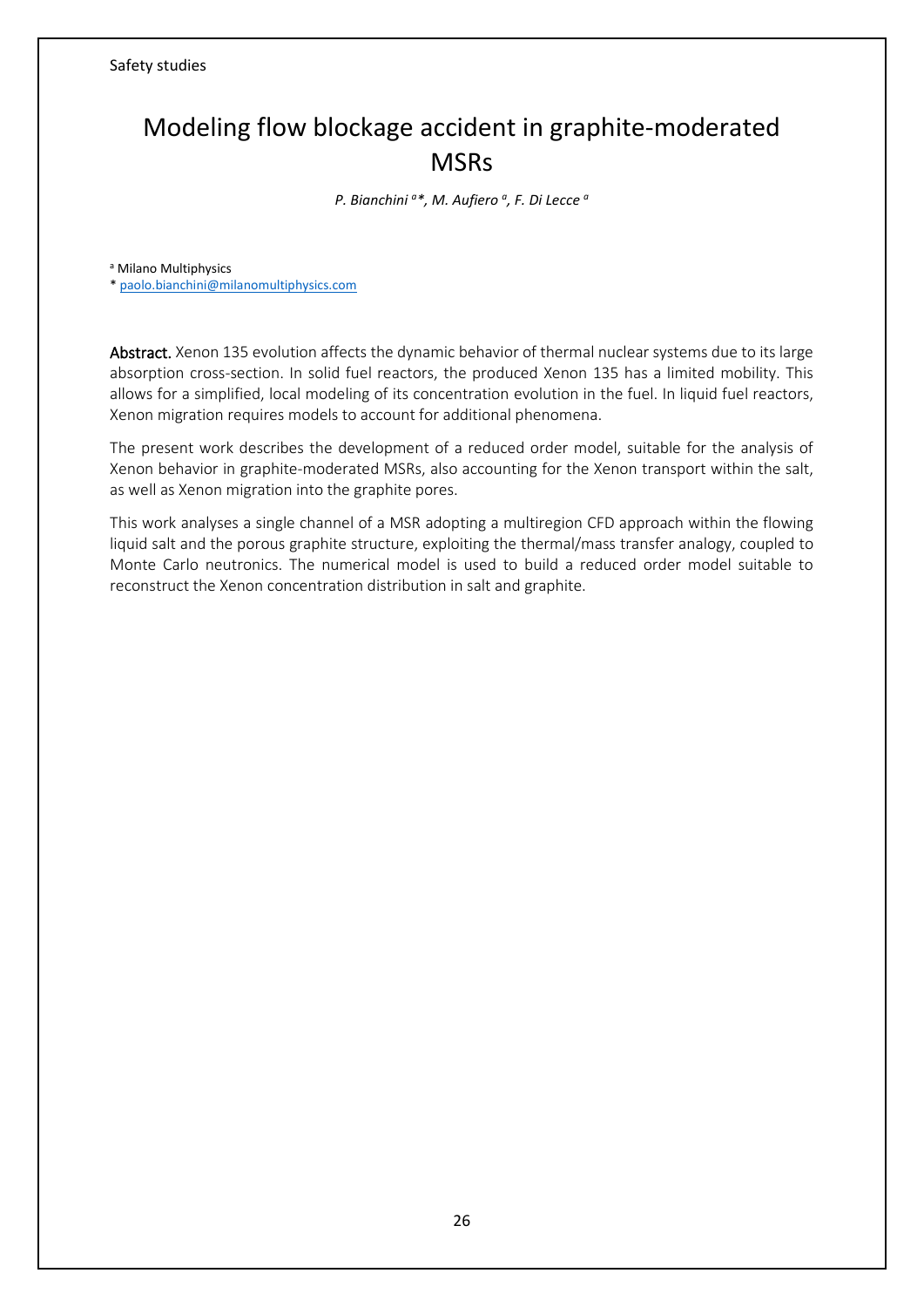## Study of the impact of compressibility modelling during reactivity insertion transient in Molten Salt Fast Reactor

*T.Le Meute a,c\*, F.Bertrand <sup>a</sup> , N.Seiler <sup>b</sup> , E.Merle <sup>c</sup> , D.Heuer <sup>c</sup>*

<sup>a</sup> CEA, DES, DER, SESI, F-13108 Saint-Paul-lez-Durance, France <sup>b</sup> CEA, DES, DTN, SMTA, F-13108 Saint-Paul-lez-Durance, France

<sup>c</sup> CNRS, IN2P3, LPSC, F-31000 Grenoble, France

[\\* lemeute@lpsc.in2p3.fr](mailto:lemeute@lpsc.in2p3.fr)

Abstract. The MSFR (Molten Salt Fast Reactor) is a project concept of 3 GW th breeder molten salt reactor. In this kind of molten salt reactors, the fissile and fertile nuclei are dissolved in a circulating salt that acts both as fuel and as coolant. Here, coolant doesn't mean cool the fuel but transport the heat produced by the neutronic power from the fissile zone to the power conversion loops. Two versions of this concept are studied: a fluoride fuel salt with the Th/U cycle and a chloride fuel salt with the U/Pu cycle. In the fluoride reference concept, the global temperature reactivity feedback is around -8pcm/K. This strong negative reactivity feedback (for a fast spectrum reactor) takes into account two effects: Doppler Effect and coolant density effect, each one being approximately half of the total reactivity feedback.

Contrary to the solid fuel in FNR (Fast Neutron Reactor), in the MSFR, the fuel is nearly in its most compact geometry. That is why a large-scale compaction, which is one of the source of most of the severe accidents in FNR, cannot occur in this type of reactor. Conducting studies of the reactor behavior in the case of postulated severe transients in parallel with the risk analyses (which aim at identifying the initiating events) is very important in order to make some efficient progresses in the design of the system by integrating safety at an early stage of the design process and also to convince the safety authorities of the safety level of innovative reactor design such as molten salt reactors. In the case of the MSFR concept, no control or shutdown rods are foreseen, which requires a good justification of the behavior of the core without such a device. Thus in connection with the safety function "control of reactivity", some bounding postulated events are investigated in this work, no matter their likelihood, in order to study the physical phenomena entering into play. In order to perform these studies, a calculation plateform, MIRRACl, has been developped. It consists in two independant calculation tools: MOSAICS, including an incompressible flow calculation tool and COCCINELLE, a compressible flow calculation tool.

In the case of extreme reactivity insertion, at the beginning of the transient, the salt cannot freely expand and go out of the critical zone. The pressure increases and the density feedback effect is slower to act if the compressibility is taken into account. A criterion has been developped in order to shift from MOSAICS to COCCINELLE. Some sensitivity studies are performed to assess the impact of the time when this criterion is reached on the behaviour of the core. This compressible behaviour of the fuel salt leads to extreme transients and a goal of this work is to identify what plant conditions (such as the power of the core) and reactivity ramps can lead to compressible transient during a reactivity insertion in order to prevent them if their consequences are not easily manageable by design provisions.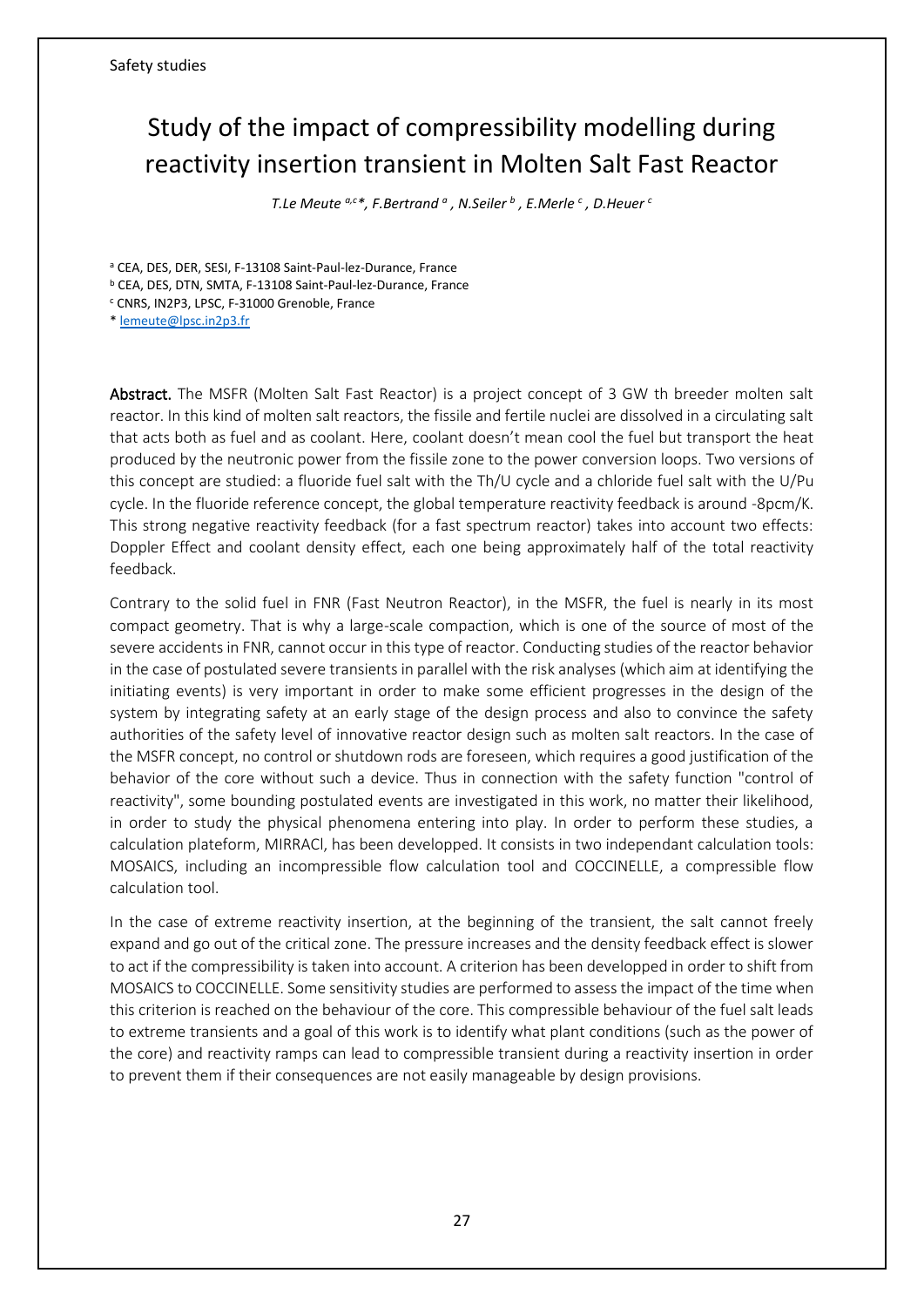## Probabilistic safety margin evaluation of MSFRs design basis accidental scenarios

*N. Iaselli <sup>a</sup>\*, T.M. Coscia <sup>a</sup>*

a Politecnico di Milano, Department of Energy, Via Lambruschini, 4, 20156 Milan, Italy

[\\* nicolo.iaselli@mail.polimi.it](mailto:nicolo.iaselli@mail.polimi.it)

Abstract. This work has been developed during a project for the course "Artificial intelligence and advanced simulation for and safety, reliability and maintenance of energy systems" held by Professor Francesco Di Maio at Politecnico di Milano (AY 2021-22). The objective of this analysis is to show, through order statistics, one of the possible ways to extract point estimators and confidence intervals of key parameters in MSFRs accidental scenarios. The starting point is a deterministic code developed by Politecnico di Milano using Dymola software. This model can be directly used as the data source, but it would take too much computational effort to perform the required number of runs. Therefore, the next step is to use Artificial Neural Networks to condense the system behavior through a univocal mapping between representative input-output relations and speed up the simulations by few orders of magnitude. Four main scenarios are selected to undergo this process, for which four individual ANNs are properly trained and tested. The first one is the accidental insertion of either positive or negative reactivity due to the failure of the chemical reprocessing unit, while the other three are transients involving respectively the pump of the primary loop, the pump of the intermediate loop and the compressor of the turbine in the power conversion loop. To assess the potential damage of these accidental transients, the choice is to focus on representative temperature values throughout the whole plant. Different failure modes are selected from literature in order to choose the proper temperature nodes and the respective safety limits. Liquid fuel in the primary loop is affected by either solidification or dissolution of the constituent fluoride salts, so that inlet and outlet core temperature are chosen as representative. The same failure modes, coupled with different safety limits, characterize the fluoroborate salt circulating in the intermediate loop. One failure mode is also selected to cover the turbine operating in the power conversion loop, which must be protected from thermo-mechanical stresses, in particular blade creep and thermal shock. The freeze valve drain, which should otherwise be considered a failsafe mechanism, is added to the set and an activation limit is given in the form of specific heat received during the transients. Once the problem setting is concluded, a proper number of runs for each scenario are simulated using the deterministic code and fed to the respective ANN for training and testing. A Monte Carlo code is then used to sample failure magnitudes following both a uniform distribution as a baseline and a more realistic gaussian distribution, with bounds and moments chosen through expert judgment. Every time the kernel samples an input value, the proper ANN is called so that the total runtime is greatly reduced: from several seconds to run the deterministic code just once, to less than a minute for ten thousand Monte Carlo simulations. Thanks to this it is possible to achieve a great precision in confidence interval estimation due to the possibility of collecting many code realizations in a small timeframe while avoiding the burden of a full output distribution evaluation.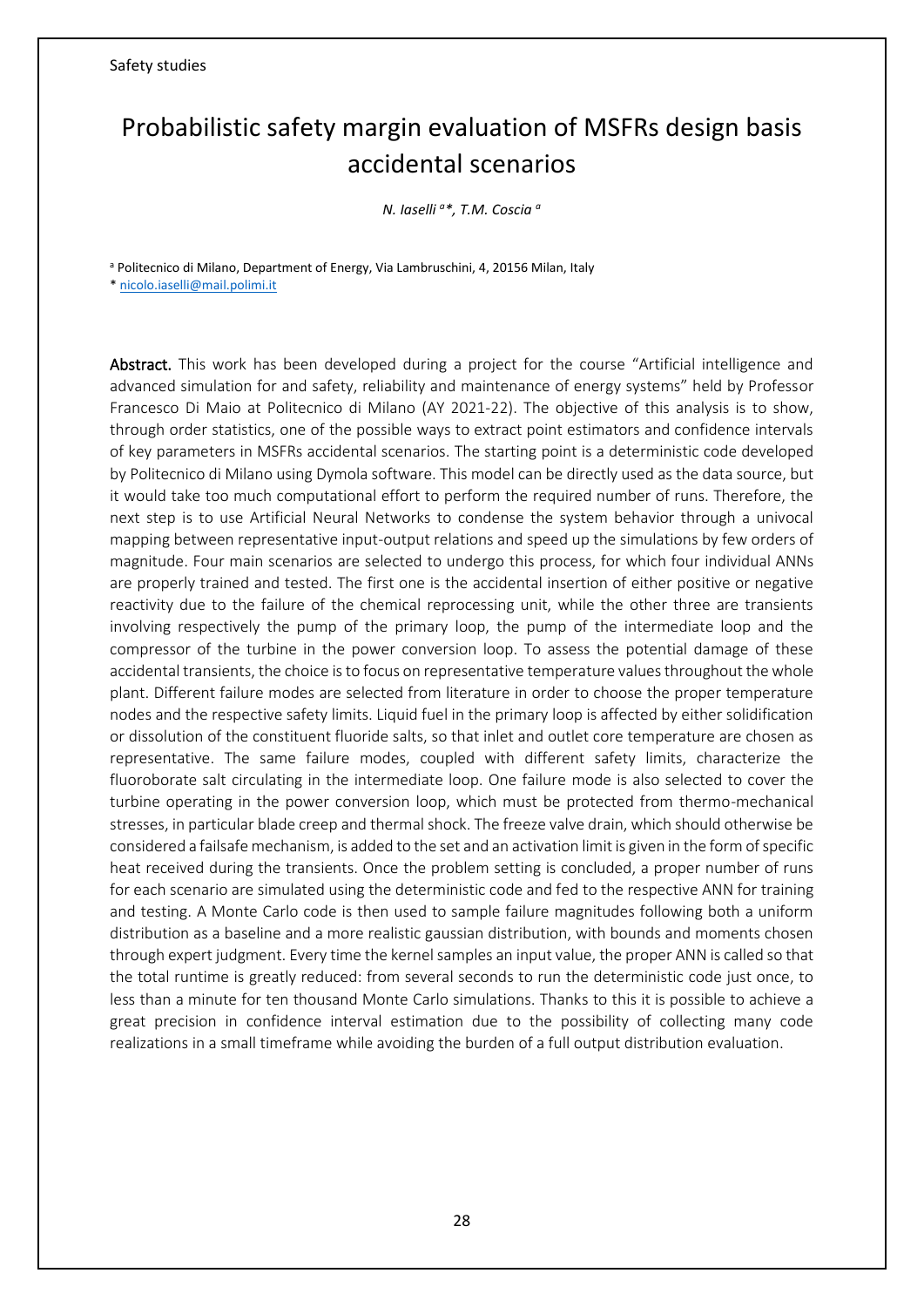## <span id="page-28-0"></span>Temperature coefficients of reactivity in Molten Salt Reactor Experiment calculated with direct method using Serpent 2 Monte Carlo code

*M. Tazreiter\*, S. Sanjaya Awaluddin*

[\\* martin.tazreiter@gmail.com](mailto:martin.tazreiter@gmail.com)

Abstract. Full core Monte Carlo calculations of the Molten Salt Reactor Experiment (MSRE) are performed using Serpent 2 and the influence of different temperatures on the effective multiplication factor are investigated around a global temperature of 900 K. For simplicity, no spatial dependence of the temperatures within the different materials are taken into account, which is considered valid for zero power operation. Only the case of U-235 fuel is considered. An input file from literature was adapted such that the vessel has, in this simplified model, a closed shell and its effect of expansion can be taken into account. A python function was written which generates an input file for Serpent 2 as a function of the different temperatures. The expansion of all materials is considered individually, as well as the Doppler effect and the thermal scattering inside the graphite moderator. The direct method was used by running multiple calculations. Changing one temperature at a time gives the individual coefficients, and changing all temperatures gives the total temperature coefficient.

The vessel temperature coefficient of reactivity is positive, since an expansion of the vessel will allow more fuel to enter the reactor, but this happens delayed in time after reactivity insertion. The graphite temperature coefficient describing thermal scattering causes the neutrons in the thermal energy regime to become faster for higher graphite temperature. This causes a reduction in reactivity, which is in contrast to what can be found, according to literature, in some single region Molten Salt Breeder Reactor designs utilizing the Thorium fuel cycle.

The calculated coefficients of reactivity in the MSRE are compared to the experimental values found in literature and good agreement was found for both the fuel component (Doppler effect plus thermal expansion) and the total coefficient (sum of all contributions). The fuel component is calculated to be - 8.7  $+/-$  0.5 pcm/K and the total coefficient to be -14.1  $+/-$  0.4 pcm/K. This compares well with the measured values from Oak Ridge National Laboratory, which gave for the fuel -8.8 +/- 4.1 pcm/K and for the total coefficient -13.14 +/- 0.36 pcm/K.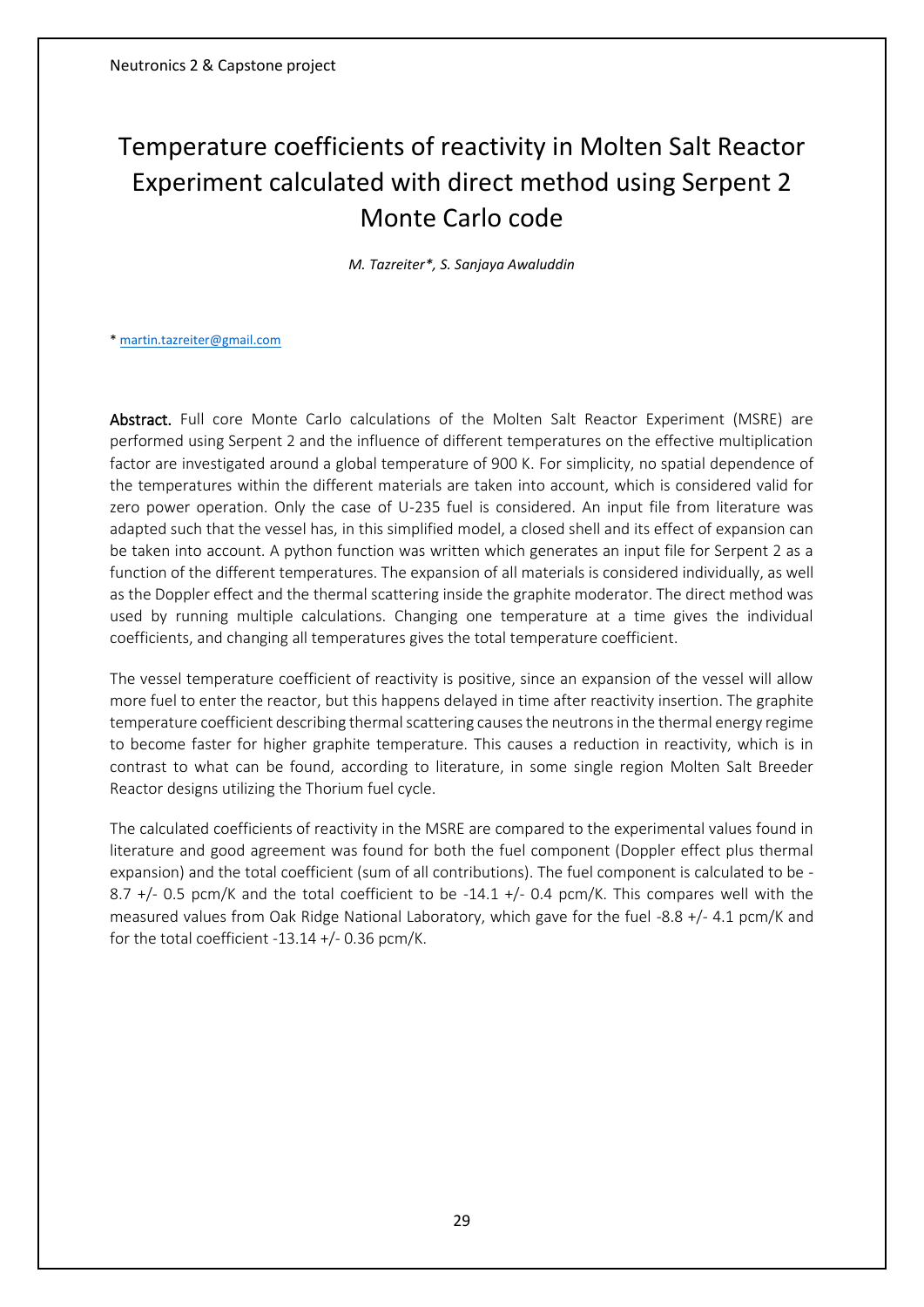## Analysis of the source term in circulating fuel reactors: preliminary results of the SAMOSAFER Benchmark

*A. Bittesnich <sup>a</sup>\*, S. Lorenzi <sup>a</sup> , A. Cammi <sup>a</sup>*

<sup>a</sup> Politecnico di Milano, Department of Energy, Via Lambruschini, 4, 20156 Milan, Italy

[\\* alberto.bittesnich@mail.polimi.it](mailto:alberto.bittesnich@mail.polimi.it)

Abstract. Molten Salt Fast Reactors (MSFRs) are nuclear reactors employing a circulating fuel salt, which simultaneously acts as coolant. This unique feature has recently drawn the interest of the nuclear scientific community and MSFR has been identified as the reference circulating-fuel reactor in the frame of Generation IV International Forum. Its design has been developed in the context of EVOL and SAMOFAR European projects and is currently under study in SAMOSAFER project. The main advantage over solid-fuelled reactors is the possibility of continuous reprocessing of the fuel salt during reactor operation, which allows removing fission products and controlling the eutectic composition and reactivity. These tasks are fundamental to preserve the physico-chemical properties of the fuel and so to ensure safe operation of the reactor. However, the continuous reprocessing conceived in the design of MSFR implies several technological, safety and design challenges, e.g., the treatment of highly radioactive streams. In this view, an accurate evaluation of the radioactive source term in the fuel is needed for the design of the reprocessing units. The usual simulation tools for depletion calculations adopted by the nuclear scientific community are tailored for solid-fuelled reactors and cannot account for the mass exchange processes that characterize a circulating-fuel reactor. This work aims at the development of new burnup simulation tools for the source term evaluation and it is based on an extension of Serpent Monte Carlo burnup code suitable for the modeling of the mass exchange processes occurring in MSFR. In the framework of this work, reactivity control and eutectic control algorithms have been implemented in the latest release of Serpent, namely the 2.1.32 version, together with a new batch algorithm for thorium mass control. This new extended tool has since been verified by means of a comparison with analytical solutions of Bateman equations.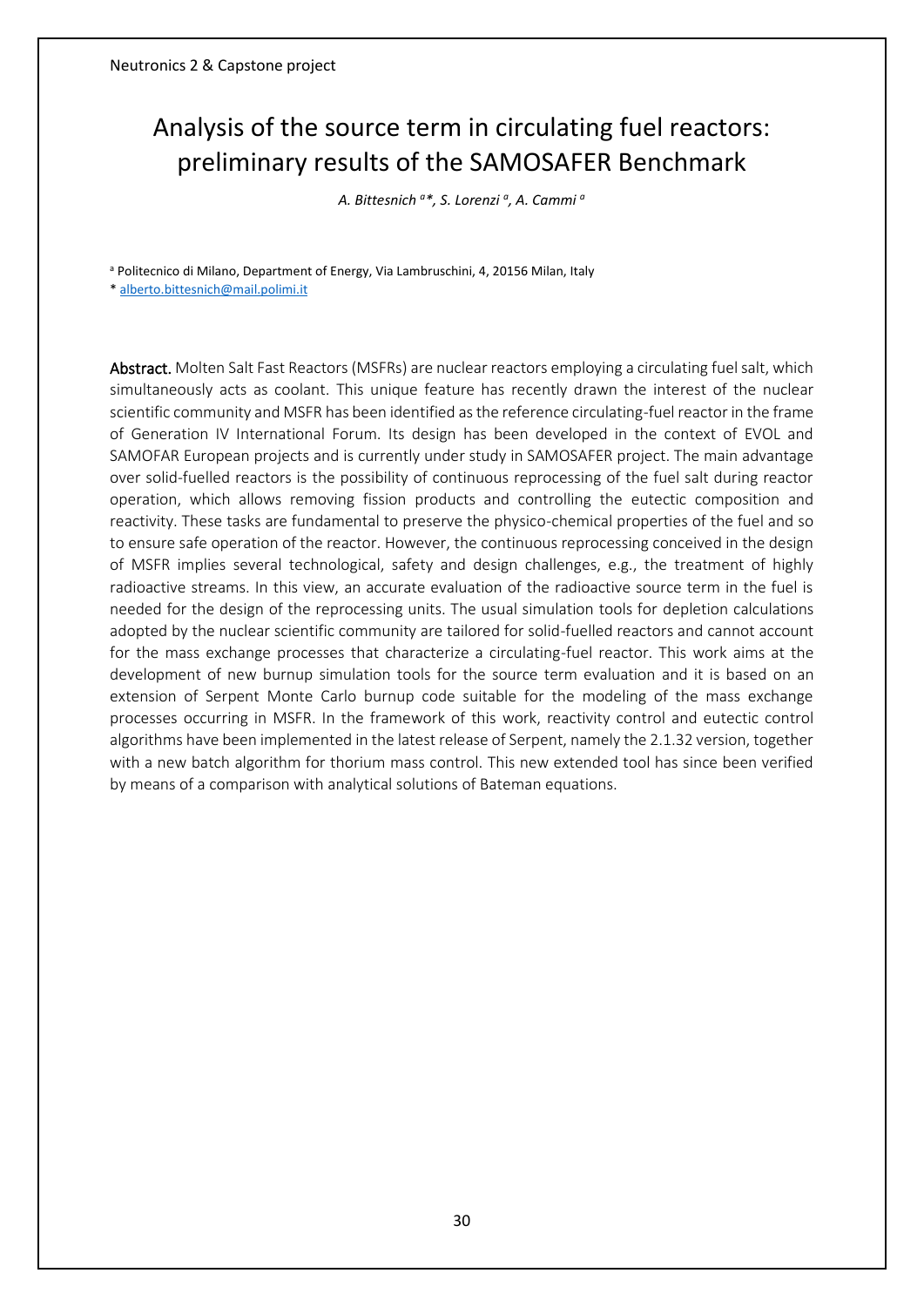## Enabling techniques within OpenMC for dynamic models of molten salt reactors

*L. Chierici <sup>a</sup>\**

<sup>a</sup> Copenhagen Atomics, Maskinvej 5, Søborg, Denmark

\* lorenzo.chierici@copenhagenatomics.com

Abstract. We present how the flexibility of OpenMC has greatly improved our ability to simulate and design molten salt breeder reactors. We will present our findings from testing different CAD model import tool chains as well as integration of dynamic constructive solid geometry (CSG) in OpenMC for reactivity control throughout multi year burnup. We show how nuclide addition and refueling operations as well as online removal of fission products can easily be integrated into the OpenMC burnup depletion scheme simulations, and how scripting of dynamic CSG made it possible to optimize the reactor core dimensions. This shows why OpenMC is well suited for the class of molten salt reactors.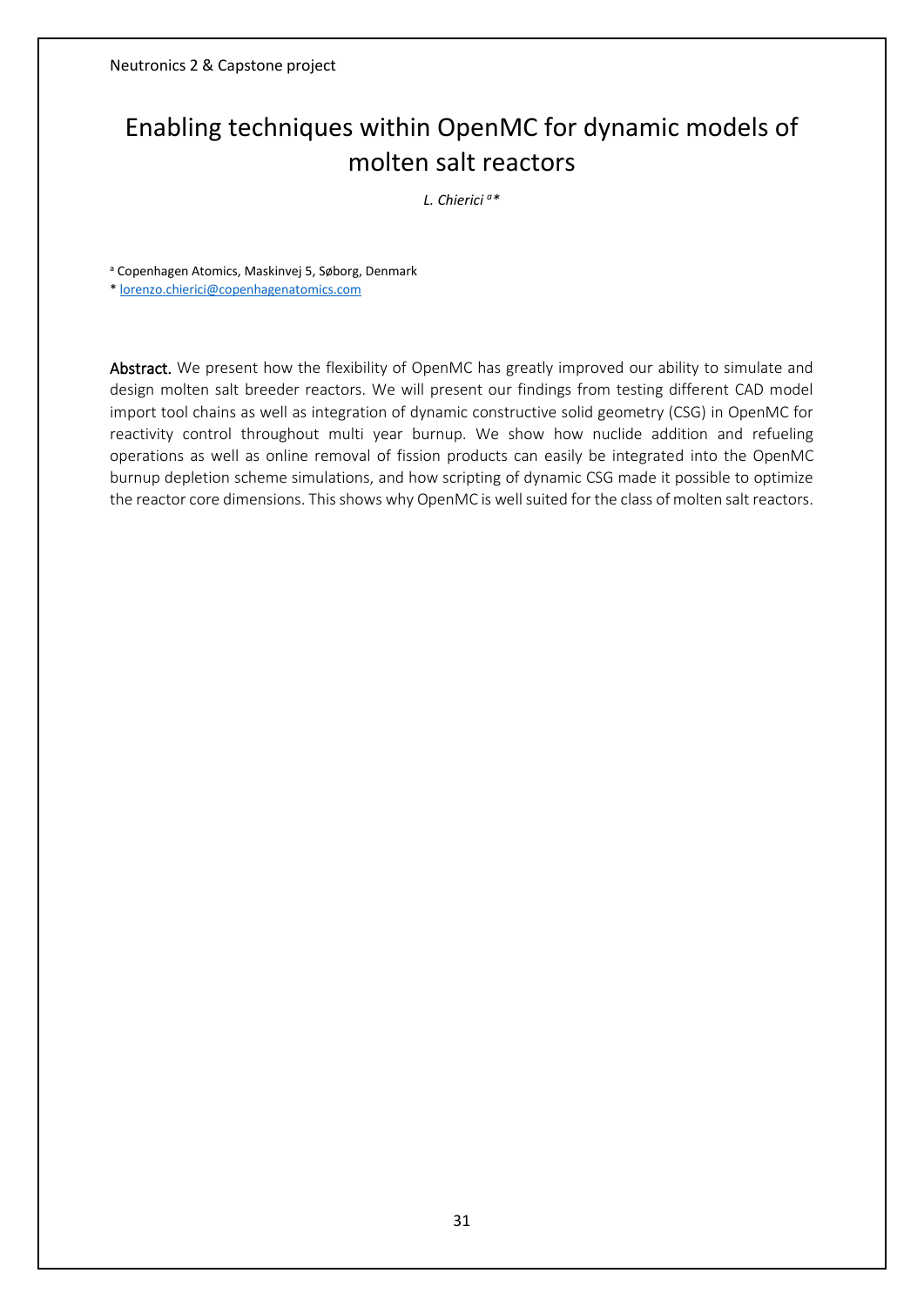Neutronics 2 & Capstone project

## Thermochemical modelling of LiF-CsF-ThF mixtures for MSFR application

*J. Narvaez <sup>a</sup> , G. Zullo <sup>a</sup>\**

<sup>a</sup> Politecnico di Milano, Department of Energy, Via Lambruschini, 4, 20156 Milan, Italy

[\\* giovanni.zullo@polimi.it](mailto:giovanni.zullo@polimi.it)

.

Abstract. The molten salt reactor (MSR) is an innovative nuclear reactor concept selected by the Generation IV International Forum (GIF) for being particularly promising in terms of sustainability, nonproliferation, resource saving, safety and waste management. European projects are strongly focused on this technology, leading to recent international cooperation between private and public entities for the development of the Molten Salt Fast Reactor (MSFR), a 3000 MWth reactor concept in which a mixture of molten halides serves as both nuclear fuel and coolant.

In order to achieve a proper performance, the composition of the MSFR fuel salt is subjected to a set of requirements on conventional aspects, such as physical and chemical properties or interaction with structural materials, and other constraints specific to the nuclear industry such as neutronics properties and reactor safety issues. The research for the most suitable mixture of molten fluorides for MSFR is based on a systematic procedure involving both experimental and computational approaches. The thermodynamic and thermophysical properties must be evaluated considering the accuracy of the adopted methods, to provide reliable results in compliance with industry requirements.

The aim of the present work is to emphasize the feasibility of fluorides mixtures as the working fluid for the MSFR. To achieve this goal, a systematic approach to evaluate the MSFR fuel salt is described, highlighting the reasons why this type of halide is suggested as the most suitable choice for this reactor concept. The considered system includes actinides and fission products, both in fluoride form, as well as lithium fluoride, the solvent selected for the MSFR. Numerical studies are performed using the equilibrium thermodynamics software Termochimica, were different of fluoride mixtures are preliminarily studied, in particular for LiF-CsF-ThF mixtures, analyzing the effects of variations in stoichiometry and temperature.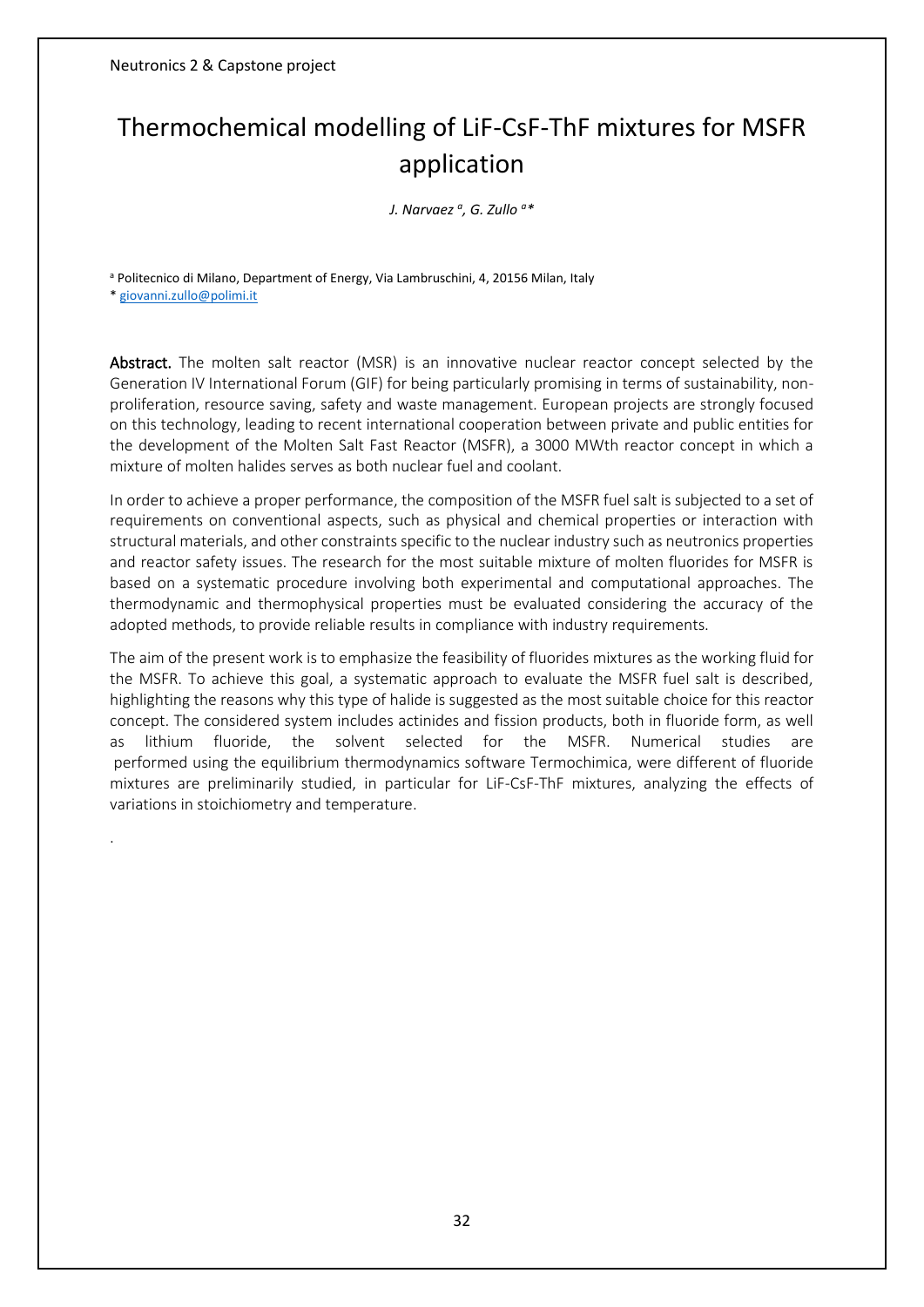## <span id="page-32-0"></span>Radiolytic production of fluorine gas from MSR relevant fluoride salts

L.G. Davis1 <sup>a,b</sup>\*, P.R. Hania <sup>a</sup>, D.A. Boomstra <sup>a</sup> , D.J. Rossouw <sup>a</sup>, J. Uhlir <sup>c</sup>, M. Marecek <sup>c</sup>, H. Beckers <sup>d</sup>, S. Riedel <sup>a</sup>

<sup>a</sup> Nuclear Research & Consultancy Group (NRG), Westerduinweg 3, 1755 LE Petten, The Netherlands

<sup>b</sup> Delft University of Technology, Faculty of Applied Sciences, Radiation Science & Technology Department, Mekelweg 15, 2629 JB Delft, The Netherlands

<sup>c</sup> Centrum Vyzkumu Rez, Hlavni 130, Husinec-Rez CZ-250 68, Czech Republic

<sup>d</sup> Freie Universitat Berlin, Kaiserswerther Str. 16-18, D-14195 Berlin, Germany

\* [davis@nrg.eu](mailto:davis@nrg.eu)

Abstract. The production of fluorine gas from the gamma radiolysis of fluoride salts is an important safety and operational aspect to be accounted for in fluoride salt based molten salt reactor (MSR) designs. These aspects particularly relate to safe storage practices of the spent 'frozen' salt and operational requirements for auxiliary chemical waste and re-processing systems. The Nuclear Research & Consultancy Group (NRG) in Petten (Netherlands) has set out with its partners to investigate radiolytic fluorine production from the fluoride salts, BeF2, LiF, FLiBe-UF4, UF4 and ThF4, under the NRG experimental programme denoted as SAGA-01. Radiolytic fluorine production from a given salt is reported as the salt G-value and measured as number of fluorine molecules produced per 100 eV of energy absorbed (molecules F2/100 eV). To the knowledge of the authors, there are no published Gvalues of these salts in current literature, with the only work of similar nature (but different salt matrices) being that of Oak Ridge National Laboratories (ORNL, USA) in the period 1965 to 1995. In the NRG SAGA-01 experiment, the fluoride salts were irradiated within an experimental rig which allowed for spent fuel from the High Flux Reactor (HFR) in Petten to act as a gamma source. The SAGA-01 irradiation was conducted for just over 41 days with total absorbed gamma doses in the range of ∼ 50 − 195 MGy (depending on salt sample). By measuring the fluorine gas pressure within the salt capsules during irradiation, it was possible to quantify the radiolytic fluorine production of the salt samples - with the exception of UF4. The maximum G-values of the salts were found to be G(BeF2) ∼ 0.0076, G(LiF) ∼ 0.0034, G(FLiBe-UF4) ∼ 0.0042 and G(ThF4) ∼ 0.018.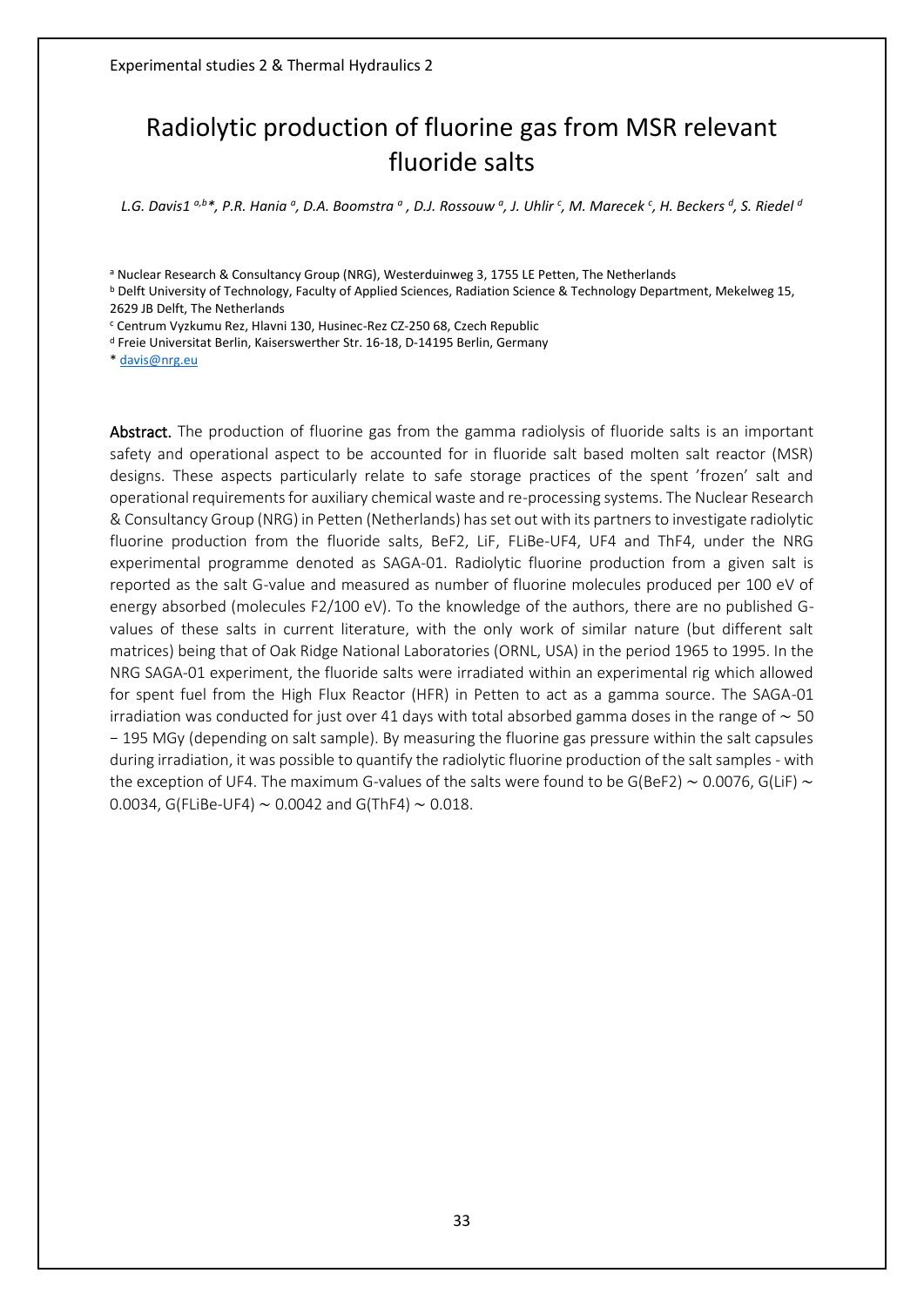## Development of In-Pile Electrochemical Corrosion Measurements and Waste Management of Molten Fluoride Salts

*K. Kottrup <sup>a</sup>\*, R. Hania <sup>a</sup> , H. Uitslag-Doolaard <sup>a</sup> , K. Zwijsen <sup>a</sup> , E. de Visser – Týnová <sup>a</sup>*

a Nuclear Research and Consultancy Group (NRG) Petten, The Netherlands \* [kottrup@nrg.eu](mailto:kottrup@nrg.eu)

Abstract. The renewed interest in recent years in using nuclear energy as a low-carbon energy source has brought with it a resurgence of research efforts into the development of commercial molten salt reactors by various public and private parties around the world. NRG, in collaboration with national and international partners, aims to contribute to the understanding of the behavior and properties of molten salt fuels as well as to the development of MSR-related technologies and operational experience.

In the SALIENT (SALt Irradiation experimENT) experiment series, we are studying the behavior of molten fuel salts in contact with different materials such as graphite and metallic alloys, both in pile and in outof-pile lab-scale experiments. In the MSR Waste project we are investigating potential pathways for the disposal of (irradiated) spent fuel salt. In this contribution, we will discuss the design of the irradiation facilities and some of the (preliminary) results of the abovementioned research projects.

In 2017, the first molten salt irradiation experiment since the 1960s was started at the high-flux reactor (HFR) at NRG. In the SALIENT-01 experiment, several (open) graphite capsules filled with samples of fluoride fuel salt were irradiated. After 540 full-power days of irradiation, the experiment was removed from the reactor in 2019, allowed to cool down and subsequently subjected to post-irradiation examination (PIE). During PIE we performed analysis of the fission gases, gamma-spectroscopy scans of the experiments and in-cell microscopy of slices of the salt and capsules.

While past irradiation experiments focused mainly on the interaction between molten salts and graphite, the focus of the SALIENT-03 experiment under preparation is to investigate molten salt corrosion of (sealed) Hastelloy-N capsules. The aim of this experiment is to study the fission-product distribution and corrosion behaviour during PIE by means of head-space gas analysis, Knudsen-cell analysis, gamma-spectroscopy and in-cell microscopy of the salt and the capsule material. Additionally, one of the capsules is outfitted with a pressure transducer and a set of electrodes for carrying out online experiments and data gathering during irradiation.

These research efforts are supported by lab-scale experiments of molten salt electrochemistry and infiltration tests of graphite samples submerged in molten salt.

Spent fuel samples of halide salts are not currently accepted as a suitable waste form for storage by the relevant (Dutch) authorities due to the possibility of halogen gas formation caused by gamma-radiolysis. As a result, it is necessary to develop a route for transforming the spent halide fuel salt samples into acceptable, stable waste forms such as oxides. To this end, we are currently investigating several potential processing routes such as aqueous processing, vitrification or stripping of fluoride at high temperatures with fluoride getters such as  $SiO<sub>2</sub>$  or  $B<sub>2</sub>O<sub>3</sub>$ .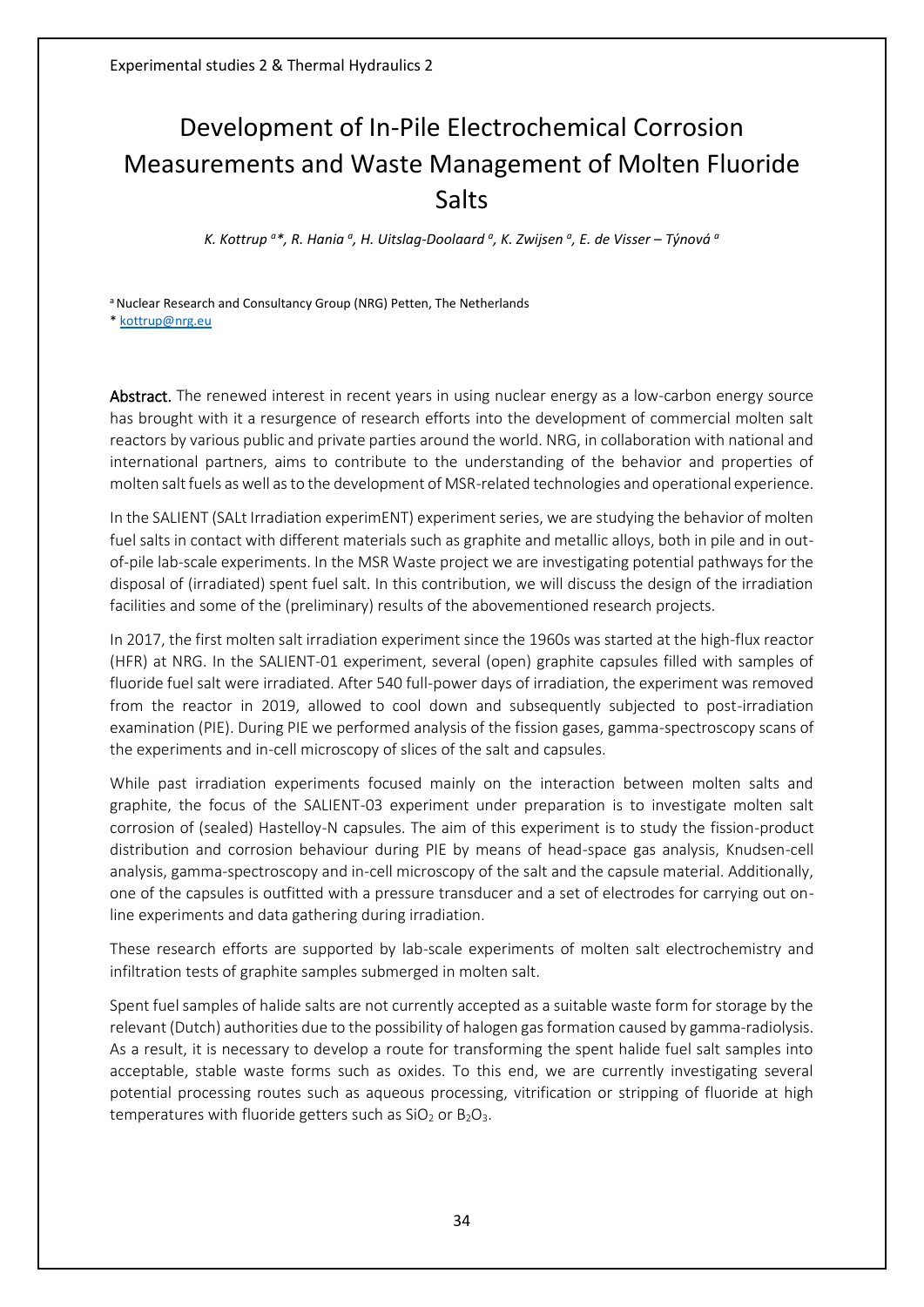## Numerical methodology for the analysis molten salt natural circulation systems

*J.S. Narvaez Arrua a,b,\* , A. Cammi <sup>a</sup> , S. Lorenzi <sup>a</sup> , P.R. Rubiolo <sup>b</sup>*

<sup>a</sup> Politecnico di Milano, Department of Energy, Via Lambruschini, 4, 20156 Milan, Italy

<sup>b</sup> Univ. Grenoble Alpes, CNRS, Grenoble INP, LPSC, 53, rue des Martyrs 38000 Grenoble, France

\* jonassebastian.narvaez@polimi.it

Abstract. In the year 2002, as an international effort for the development of nuclear technology, the Generation IV International Forum (GIF)selected a series of new nuclear reactor technologies which were believed to represent the future of nuclear energy. One of the main areas of improvement for this new generation of reactors designs lies within the safety features, often trying to recur to passive phenomena to ensure a proper compliance with the safety functions. The Molten Salt Reactors (MSR) is no exception to this objective, and designs involving natural circulation are being considered, for example, for the Decay Heat Removal System, but the behavior of natural circulation using molten salt as working fluid is yet to be more thoroughly analyzed. This work is focused in the development of a comprehensive numerical methodology for the study of these types of systems for its application in MSR design. This methodology is devised to analyze and evaluate different natural configurations regarding its feasibility for the desired applications, focusing mainly in its heat removal capabilities. To achieve this type of analysis a description of the dynamic behavior of the system is required, followed by a stability analysis, with a special consideration in the detection of bifurcation phenomena. Moreover, due to the high amount of configurations to be tested in a design stage, an instance for the reduction of the associated computational cost is needed, for which the use of Reduced Order Models (ROM) has been applied. The numerical toolkit to implement this methodology is based in the OpenFOAM software for Computational Fluid Dynamics (CFD) simulations, coupled together with MATLAB-Python routines to extend its capability for the desired analysis. The different steps of the implementation have been tested against a numerical benchmark of a differentially heated cavity, with good agreement with results from the literature, both in terms of the thermal-hydraulic behavior and stability analysis, as well as the application of ROM for the reduction of computational cost. Then for a preliminary assessment of the performance of the tool a simple 2D case of a simple natural circulation configuration known as Rayleigh-Bénard convection has been used, which results from an enclosure heated and cooled from the bottom and top surfaces respectively. The dynamic states of this system have been analyzed within a range of parameters, both geometric and thermal-hydraulic. Steady-state and oscillating solutions has been observed, as well as hysteresis phenomenon in the vicinity of certain bifurcation points. A bifurcation diagram is produced, showing the transition between the different solutions. The numerical tool has shown a good performance both for the description of the thermalhydraulic system as well as for the stability analysis. The application of the ROM implementation allows reducing the processing time to describe the different dynamics behaviors of the system but a systematic application for the detection of bifurcation points is still under development. The amount of different dynamic states for the simplified case analyzed allows highlighting the need of this type of robust and systematic methodology.